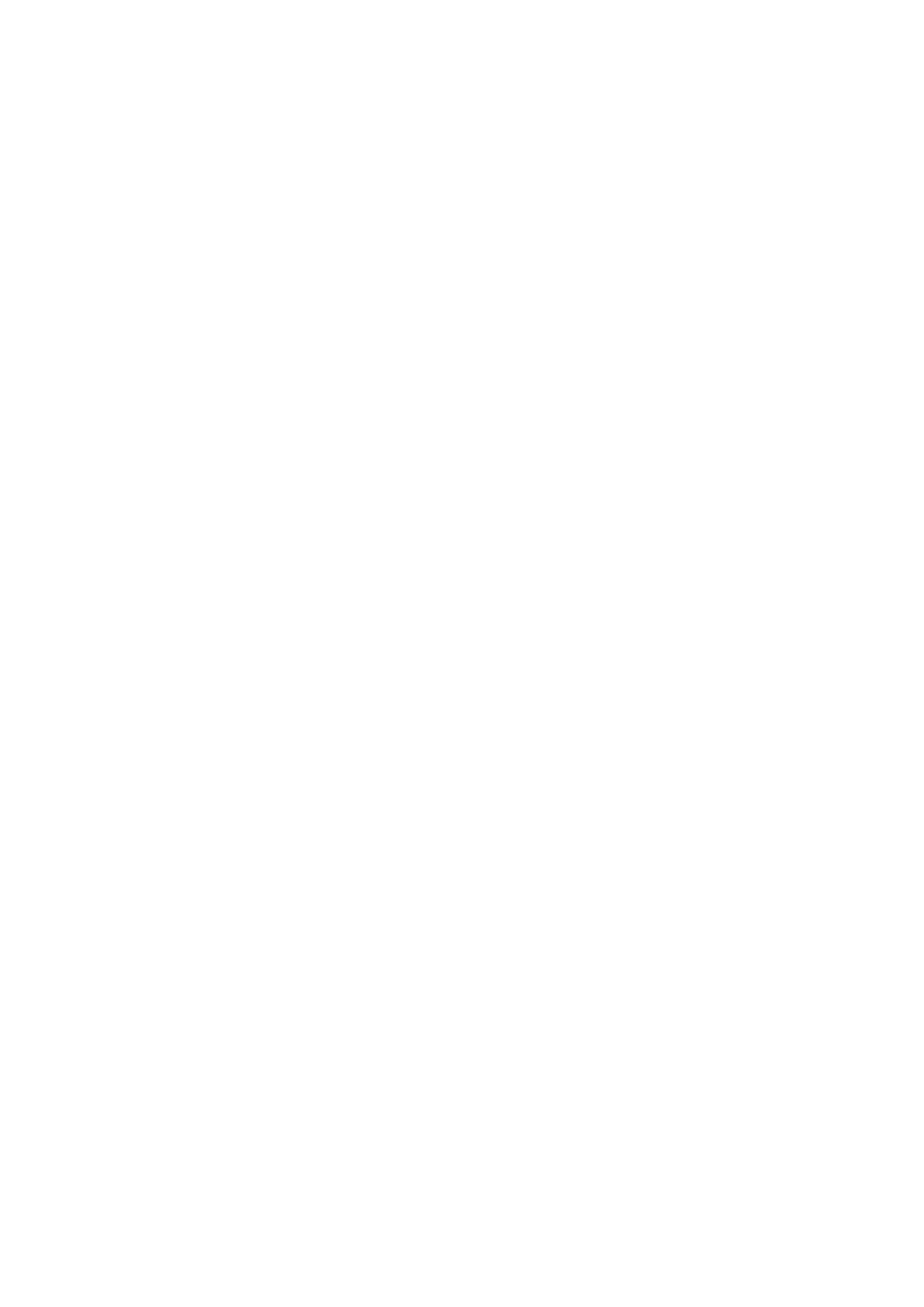# Cardiff City Region Metro: Funding and Financing Independent Advice

**Network Rail Financing, Land Value Capture and Other Government Funding**

Report

**September 2013**

# Welsh Government

#### **Prepared for: Prepared by:**

Steer Davies Gleave 28-32 Upper Ground London SE1 9PD

+44 (0)20 7910 5000 www.steerdaviesgleave.com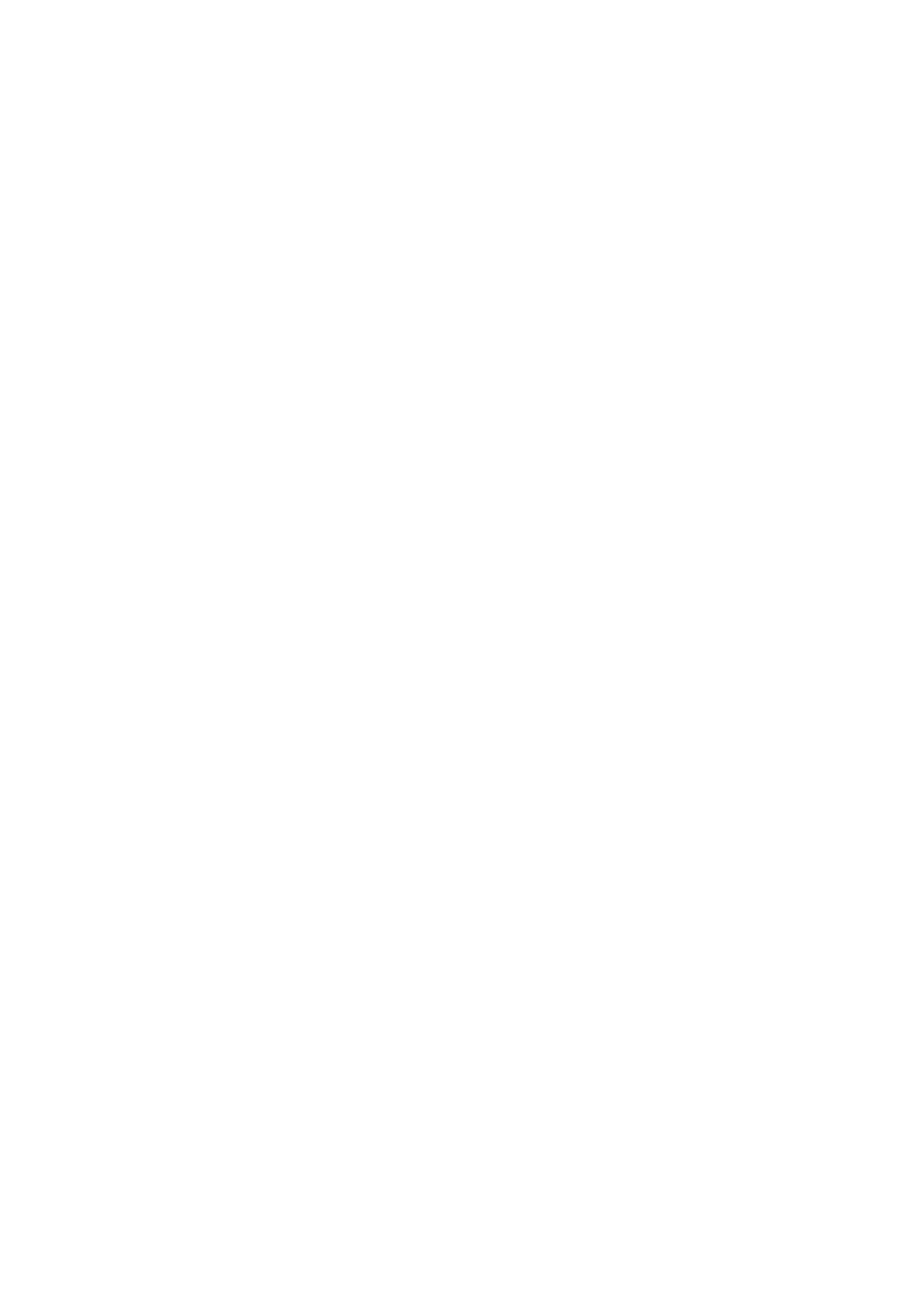# **CONTENTS**

| $2^{\circ}$  |  |
|--------------|--|
|              |  |
|              |  |
|              |  |
|              |  |
| $\mathbf{3}$ |  |

# **FIGURES**

| Figure 2.1 |  |
|------------|--|
| Figure 2.2 |  |

# **TABLES**

| Table 2.1 |                                                   |  |
|-----------|---------------------------------------------------|--|
| Table 2.2 |                                                   |  |
| Table 2.3 | Comparison of Development Corporations and TIF 14 |  |
| Table 3.1 |                                                   |  |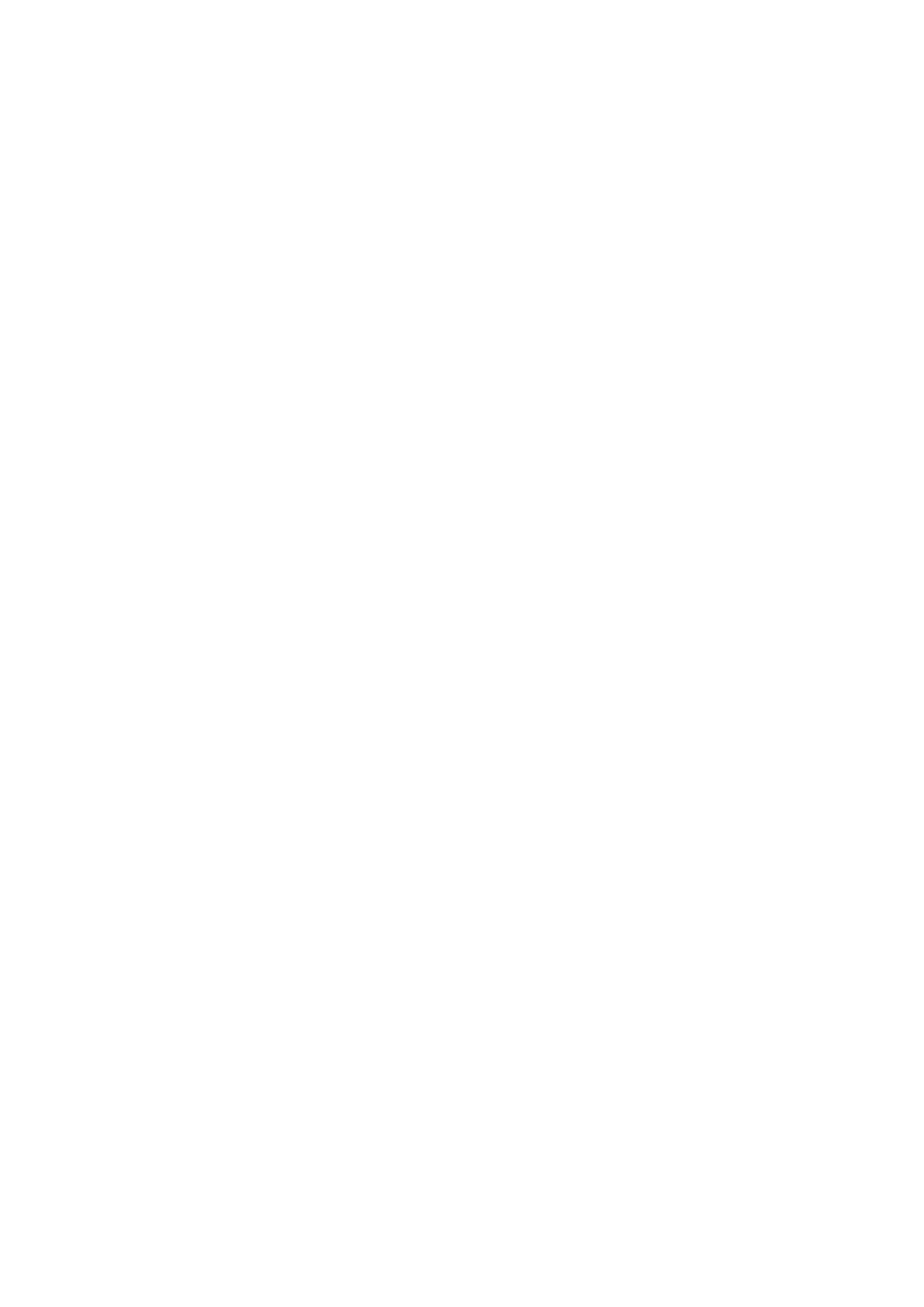# <span id="page-6-0"></span>1 The Cardiff City Region Metro

1.1 This report provides an overview and assessment of the use of the Network Rail RAB, its implications for franchise economics and Welsh Government funding requirements. In addition, the report looks at other government borrowing options (eg the Public Works Loan Board) and the potential to use land value impacts as a potential financing mechanism.

#### *Proposed Report Structure*

- 1.2 *Chapter 1* will provide the report layout.
- 1.3 *Chapter 2* will be broken into three key parts each with its own focus:
	- I a brief synopsis of the funding options presented in the Task Force Report and Mark Barry's funding study and developing an understanding of the proposed governance structure;
	- I a presentation of the options for the use of Network Rail's RAB as an option to increase financing flexibility for the Welsh government in meeting the funding requirements of the Cardiff Metro scheme taking account of different policy scenarios (eg Silk Commission), consideration of timing, funding required, franchise economics and CP6/7 planning; and
	- I a brief analysis of options for other government sources of lending (eg the Public Works Loan Board) and an exploration of models for capturing land value uplift to help provide finance for improvements (eg TIF style arrangements) and/or development corporations.
- 1.4 **Chapter** *3* will, at a high level, organise the transport options along the lines of the funding options in tabular form.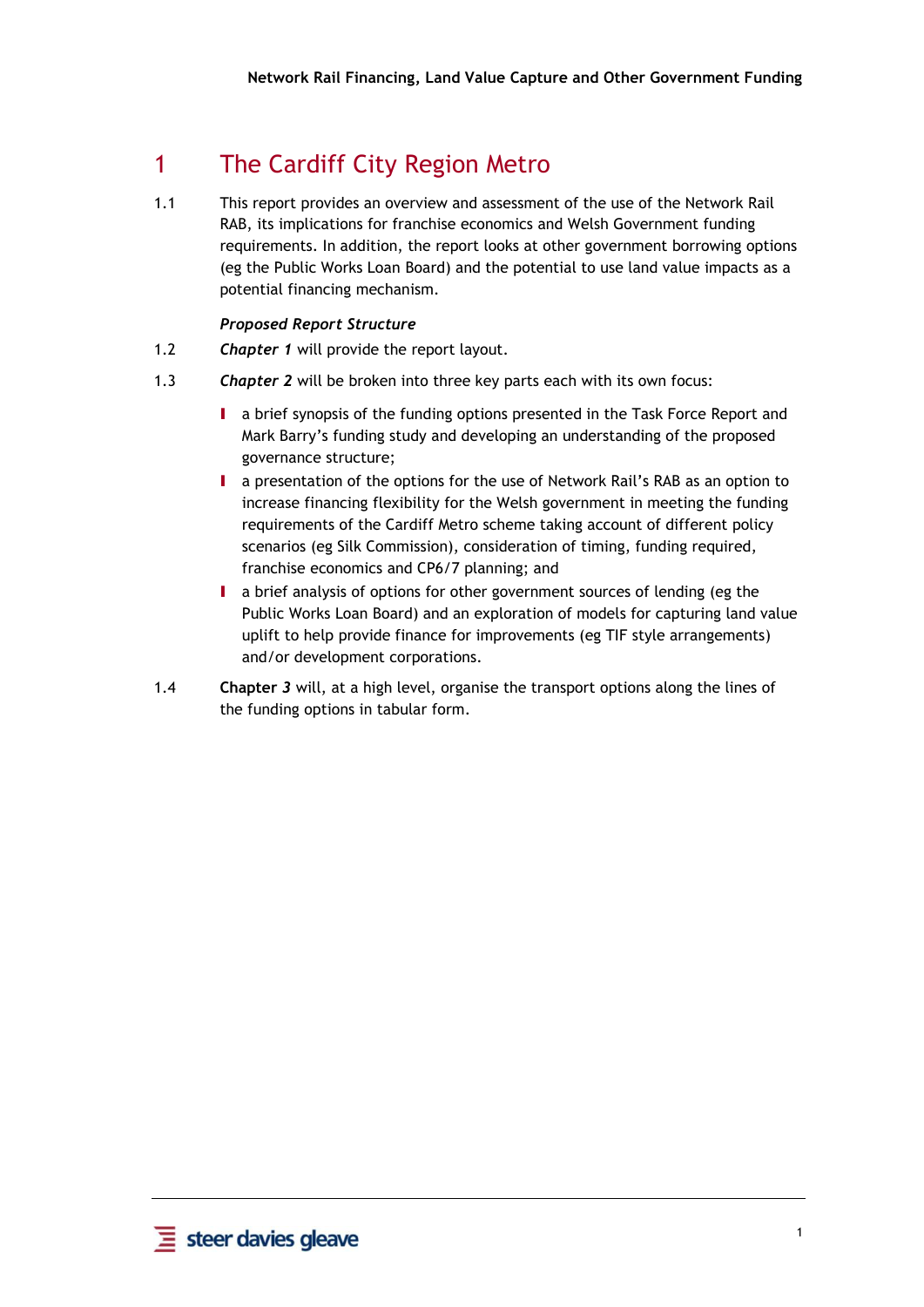# <span id="page-7-0"></span>2 Funding Options

- 2.1 Funding options are a central consideration in the delivery of the vision for the Cardiff City Region Metro. This chapter presents three key potential funding options which could be considered in taking the City Region Metro vision forward. This chapter will:
	- **I** Present a brief overview of the funding options considered to date;
	- **I** Provide background on the Network Rail RAB and its use in rail enhancement financing;
	- I Explore the use the tax increment financing and other land value uplift tools to help finance transport; and
	- **I** Present sources of other government funding.

#### **Funding Options Considered to Date**

- <span id="page-7-1"></span>2.2 The development of the vision for the Cardiff City Region Metro has been informed throughout by on-going consideration of practical funding options. Each of these options must be weighed carefully before a commitment to its use is made.
- 2.3 In the 2013, the South East Wales Integrated Transport Task Force delivered *Proposals for the delivery of the future public transport network* to the Minister for Economy, Science and Transport. This report included consideration of funding options which were considered further in the *Funding Study* of various undertaken by Mark Barry. The options considered are presented in summary form in [Table](#page-7-2)  [2.1.](#page-7-2)

<span id="page-7-2"></span>

| <b>Potential Funding Source</b>                          | Summary                                                                                                                                                                                                    |
|----------------------------------------------------------|------------------------------------------------------------------------------------------------------------------------------------------------------------------------------------------------------------|
| Business and non-domestic<br>business rates              | Collection of business rates in a regional fund which could be used<br>to fund Metro scheme.                                                                                                               |
| Local Authority Funding                                  | Each local authority involved in the Metro scheme could contribute,<br>from its own funds, towards a regional fund dedicated to the<br>improvements.                                                       |
| <b>Business Improvement</b><br><b>Districts</b>          | Collective agreement between local businesses to invest and<br>augment local authority funding.                                                                                                            |
| <b>Community Infrastructure</b><br>Levy and S106 Funding | Separate forms in which the improvements brought by an<br>infrastructure investment are financed by those who benefit either<br>by agreed funding increments (eg S106) or on a taxation basis (eg<br>CIL). |
| <b>Land/Property Development</b>                         | Potential for development of key sites along a transport investment<br>corridor to capture value and help finance investment (eg Crossrail<br>investment in property near stations).                       |

#### **TABLE 2.1 SUMMARY OF FUNDING OPTIONS<sup>1</sup>**



-

<sup>1</sup> As presented in: Welsh Government Integrated Transport Task Force: Funding Study; March 2013; Mark Barry.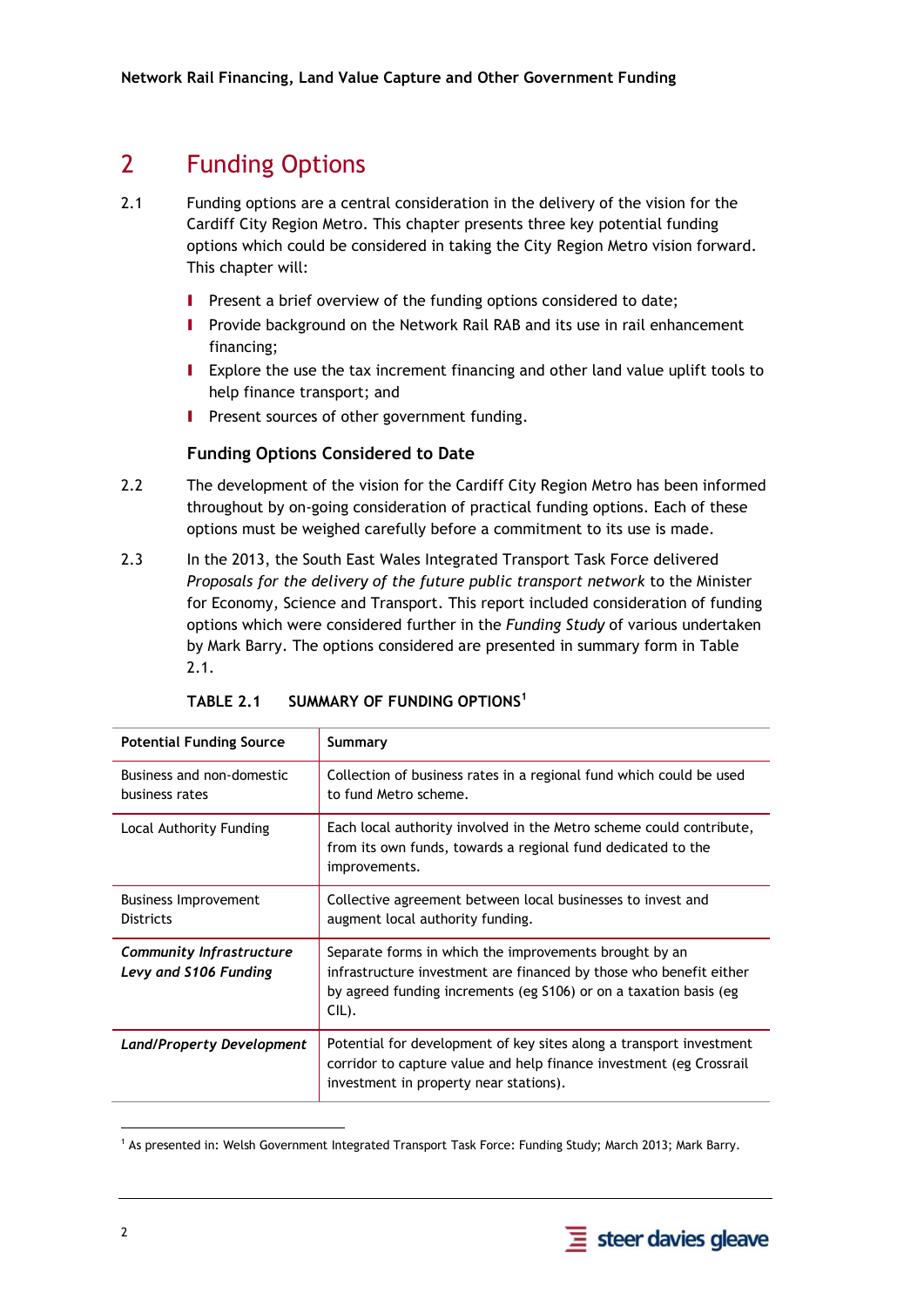#### **Network Rail Financing, Land Value Capture and Other Government Funding**

| <b>Potential Funding Source</b>  | Summary                                                                                                                                                                                                                                                                                                                                                                                                                                          |
|----------------------------------|--------------------------------------------------------------------------------------------------------------------------------------------------------------------------------------------------------------------------------------------------------------------------------------------------------------------------------------------------------------------------------------------------------------------------------------------------|
| <b>Housing Associations</b>      | Finding synergies between housing investment and need for<br>transport as a potential source of funding to ensure housing<br>developments have adequate transport.                                                                                                                                                                                                                                                                               |
| PPP for Metro Development        | Design of a programme and structure which would allow for private<br>sector investment in the Metro scheme alongside public sector<br>investment.                                                                                                                                                                                                                                                                                                |
| <b>City Deals</b>                | Through funding which has been devolved to the regional level and<br>engagement with the private sector, funding for transport can be a<br>component of an overall plan to unlock local economic growth. In<br>part, the funding is secured through uplift in local business rates<br>achieved by the investments.                                                                                                                               |
| Road/Car Park Charging           | Road pricing and a parking levy could be used together or<br>individually to help fund a Metro scheme.                                                                                                                                                                                                                                                                                                                                           |
| Government Funding (DfT &<br>WG) | Government will play an important role in funding Metro.                                                                                                                                                                                                                                                                                                                                                                                         |
| <b>EU Funding</b>                | Potential to secure EU structural or other funds to provide some<br>finance for the scheme. £1.7Bn is potentially available in Wales from<br>2014-2020. The funding could be split with approximately £1.36<br>billion in West Wales Valleys and £0.34 billion in East Wales<br>(including Cardiff and Newport). Some scope to spend West<br>Wales/Valleys money in East Wales if benefits accrue in West Wales<br>Valleys (up to 20% of total). |
| Use of Government Assets         | Use of various assets including monetisation of transport assets, use<br>of current real property portfolio or investment by public sector<br>pension funds.                                                                                                                                                                                                                                                                                     |

- 2.4 The funding options noted in [Table 2.1](#page-7-2) and discussed further in the paper will require cooperation amongst the different political entities which make up the Cardiff Metro region. As discussed by Capita in their consideration of governance, the Metro will require "unprecedented levels of co-ordination and planning" including those involving financing. One possibility would be the creation of a Special Purpose Investment Vehicle (SPIV) during the next stage of the project, which could serve the purpose of attracting funding through a coordinated approach.
- 2.5 Different funding sources are also available at the European level. For the construction and upgrade of transport infrastructure lying within the identified strategic corridors, TEN-T funds as well as funds from the Connecting Europe Facility can be obtained. Regions can also receive funds that are provided by DG REGIO and the Commission. These include Cohesion funds<sup>2</sup>, INTERREG and European Regional Development Fund (ERDF).

 2 For the 2007-2013 period the Cohesion Fund was only available to new Member States, together with Greece and Spain as their Gross National Income was less than 90% of the Community average.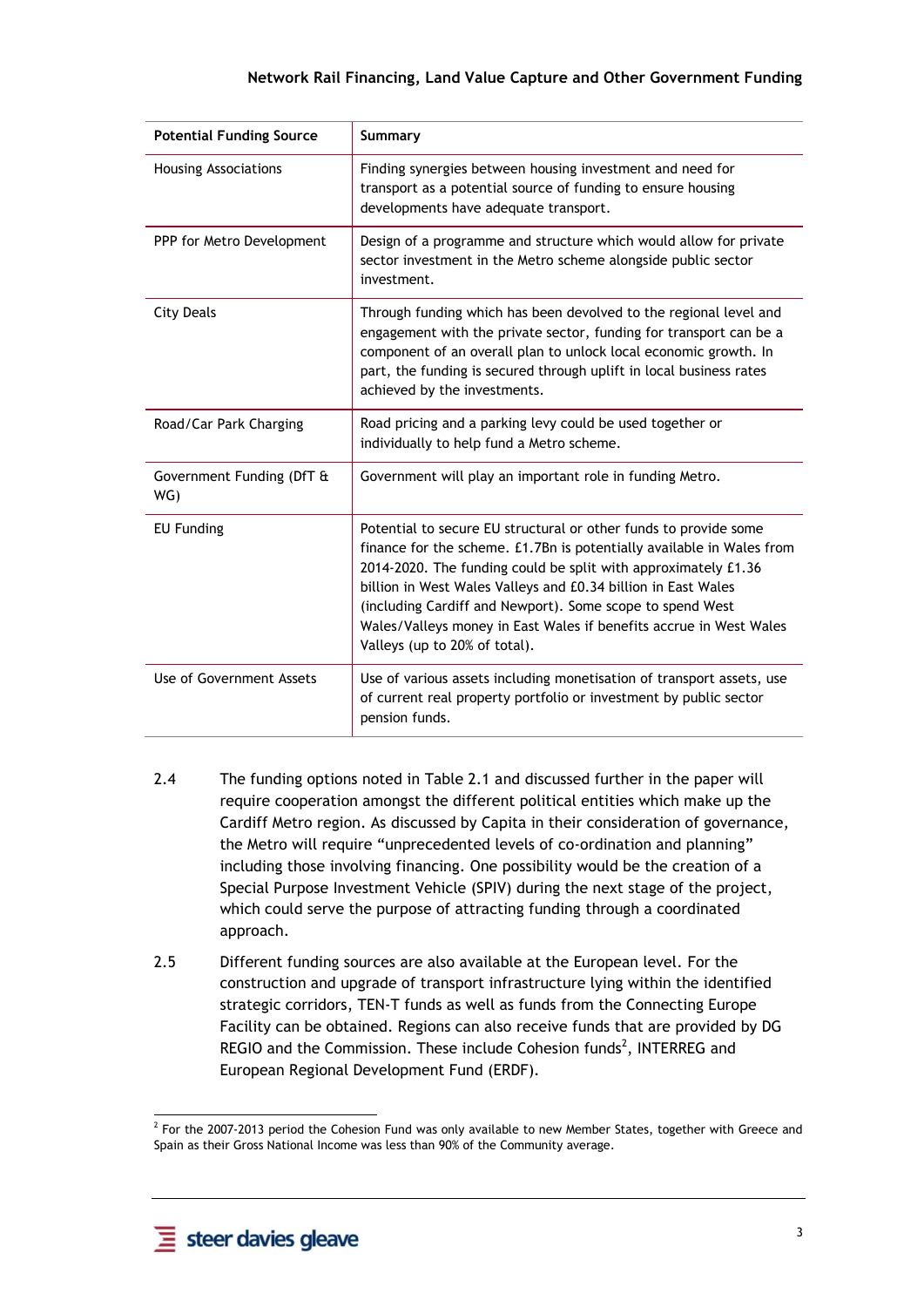- 2.6 Regions need to demonstrate that they have planned transport expenditure in their submission for the 2014-2020 Programming Period, although the programming documents are usually wide-reaching and allow for specific projects to be inserted during the programming period if they are within the requirements of the Programming documentation. Projects with a cost higher than €50 million are subject to appraisal and a specific decision by the European Commission. Other available funds include those available to support green urban mobility.
- 2.7 Lastly, the European Investment Bank could finance transport-related projects through targeted loans. Loans and are subject to a rigorous appraisal by the EIB and tend to be targeted at large transport infrastructure projects.
- 2.8 The use of Network Rail's RAB may benefit multiple Local Authorities in the Cardiff region and may require that each contribute a share of the cost – requiring some type of coordination and governance structure. The same will be true in implementing tools to capture land value as a source of finance. Consideration of governance options and structures, as begun by Capita, will be essential to complement and must be considered alongside funding options.
- 2.9 The remainder of this paper will explore in additional detail and build upon the funding options involving:
	- **I** The Network Rail RAB and its use in rail enhancement financing;
	- I The use the tax increment financing and other land value uplift tools to help finance transport; and
	- **I** Present sources of other government funding.

#### **The Network Rail RAB**

- <span id="page-9-0"></span>2.10 A regulated asset base (RAB) is a group of assets owned by a company that is subject to economic regulation. The RAB is generally established during the privatisation of an infrastructure business previously owned by the public sector with the aim of encouraging private sector investment while protecting users of the infrastructure from monopolistic exploitation.
- 2.11 In the case of Network Rail, the RAB represents the majority of the company assets and is largely comprised of track, bridge, signalling, station and tunnel infrastructure. The value of the RAB and the cost of its renewal and enhancement are key determinants of charges levied upon users of the rail network. Further, its value is central to determining how private investors are rewarded for their capital investments.
- 2.12 The UK Office of Rail Regulation (ORR) provides oversight of this asset to ensure that it is properly maintained, renewed and enhanced while ensuring both private investors and users are receiving fairs returns/prices.

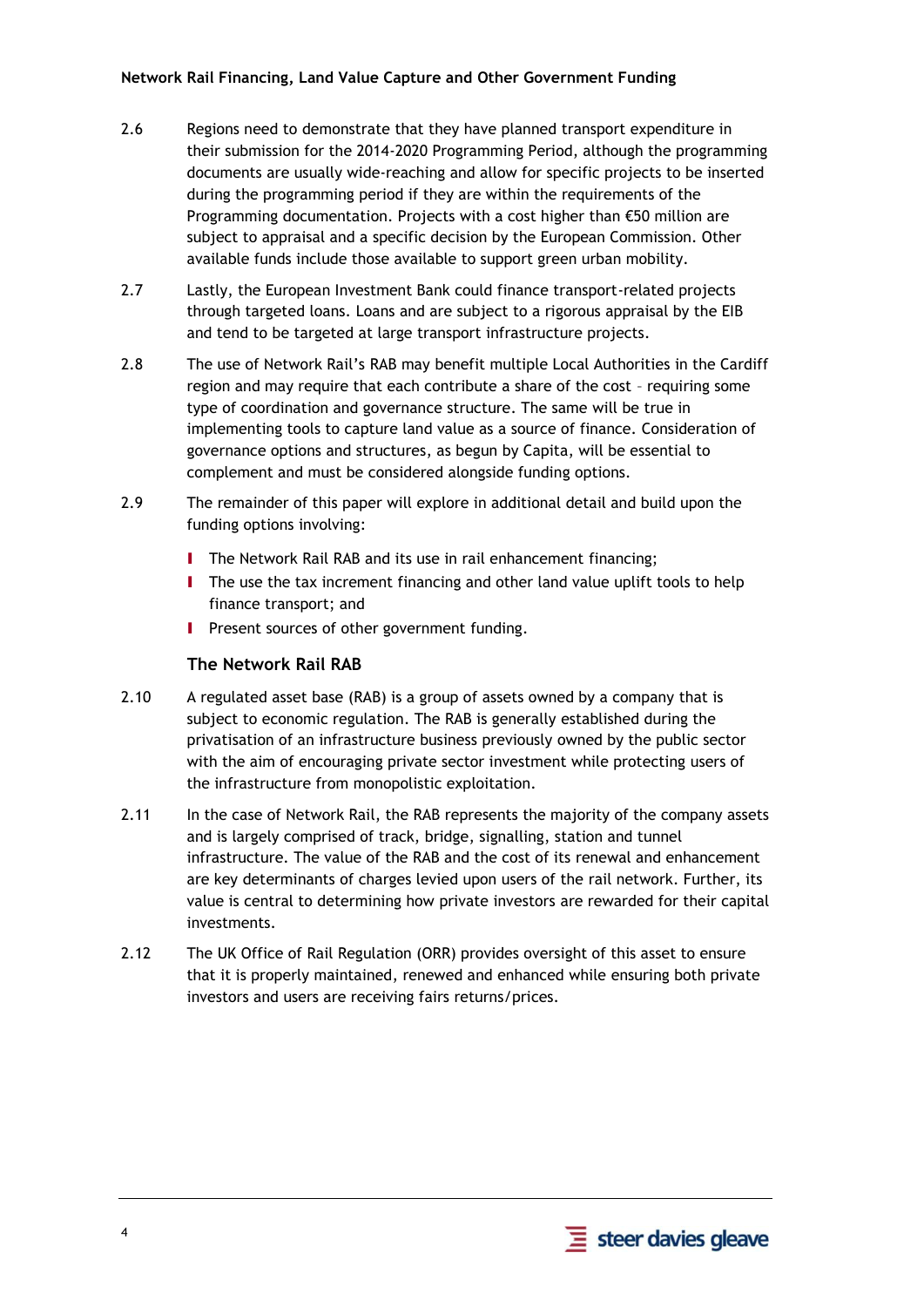#### *The RAB in Rail Infrastructure Financing<sup>3</sup>*

- 2.13 Like other regulated utilities, Network Rail has a revenue requirement which must be met to cover its costs. The RAB plays a central role in the ORR's determination of this revenue requirement.
- 2.14 Capital expenditure on the rail network (specifically on the RAB) which covers both renewals and enhancements (eg new infrastructure) add to the value of the RAB in a given time period. The capital expenditure, however, does not directly feed into the revenue requirement of Network Rail. Capital expenditure will influence Network Rail's financing requirement (the weighted average cost of capital, which reflects what the company need to borrow in bond and other debt markets).
- 2.15 Each year, the ORR determines both the returns to which private investors (bond holders) are entitled and the amortisation (generally equal to the cost of renewing the assets over the long term) of the RAB. The cost of the finance and the amortisation add to the revenue requirement of Network Rail. Amortisation, the cost of capital and operating and maintenance expenditure are combined to determine the overall revenue requirement for a five-year control period.
- 2.16 Network Rail's revenue requirement is covered by three broad income categories:
	- I Other single till income (eg income from station retail rents, etc);
	- I The network grant (grant to Network Rail from central government); and
	- **I** Track access charges (which are broken down into different categories including fixed and variable charges).
- <span id="page-10-0"></span>2.17 The regulatory structure is discussed in the ORR's 2013 Draft Determination and presented in [Figure 2.1.](#page-10-0)

#### **FIGURE 2.1 THE RAB WITHIN THE REGULATORY FRAMEWORK<sup>4</sup>**



 $\overline{a}$ <sup>3</sup> Additional background and information on RABs and, specifically, Network Rail's RAB, can be found at: <http://www.internationaltransportforum.org/Proceedings/InfrastructureInv/McMahon.pdf>

<sup>4</sup> Image source: [http://www.rail-reg.gov.uk/pr13/PDF/pr13-draft-determination.pdf,](http://www.rail-reg.gov.uk/pr13/PDF/pr13-draft-determination.pdf) page 52.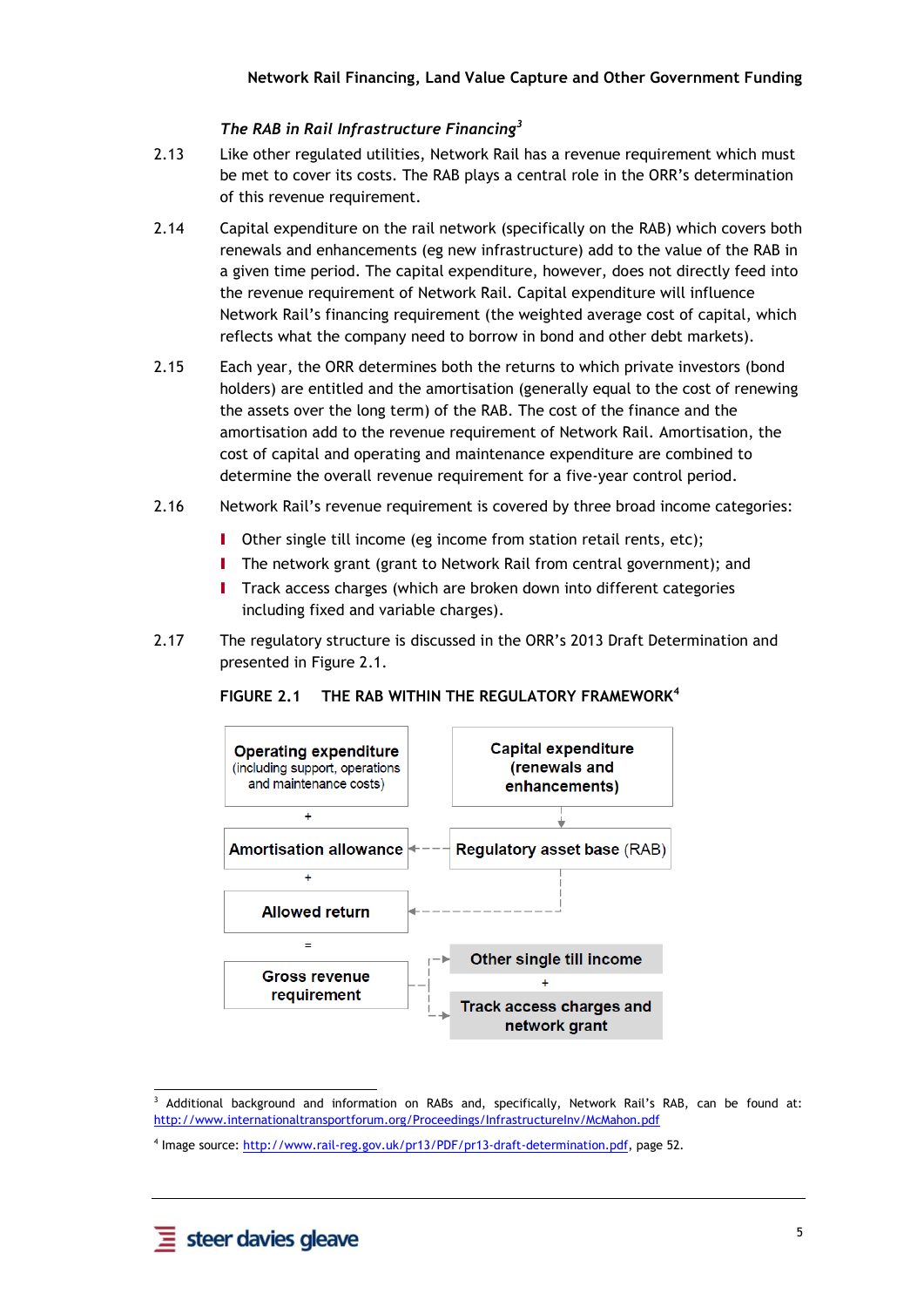#### *Criteria for Finance Using the RAB*

- 2.18 Network Rail's RAB is regularly used as backing to raise capital, which is subsequently used for enhancements of the network. There are, however, requirements put in place by the ORR to ensure the financing of the enhancements is appropriate and affordable. The ORR's 2010 Investment Framework Guidelines<sup>5</sup> outline the central requirements stating that the investment must:
	- I Be a "reasonable requirement of government";
	- **I** "Add to the economic value of the rail network";
	- I Fit within Network Rail's ability to sustainably raise finance and their ability to deliver the project; and
	- I Be delivered efficiently, with Network Rail owning the asset once delivered.
- 2.19 In addition to these criteria, the ORR must also be satisfied that the projects Network Rail proposes to meet the requirements of the Department for Transport's and Transport Scotland's High Level Output Specification (HLOS) are affordable under their respective Statements of Funds Available (SOFAs).
- 2.20 Where the financing is not expected to be met through increased charging of franchise operators, there may be implications for the network grant to Network Rail from central government. Otherwise, the Fixed Track Access or other charges may need to increase, as discussed further below, which will have implications for franchise subsidy payments. In either case there is likely to be a need for additional government funding, as enhancement schemes, while they may be justified on economic and social grounds, can rarely be funded through additional revenue generated by higher demand or increased fares.
- 2.21 Note, however, that the financial framework applied by ORR for the purposes of the draft determination of Network Rail's funding for CP5, while it provides for the servicing of debt interest and long term renewal of network assets, makes no provision for the repayment of debt used to finance enhancements. In effect, Network Rail's debt is assumed to remain on its balance sheet indefinitely, although overall borrowing is regulated through the specification of a maximum debt to RAB ratio. This approach provides for greater flexibility in the funding of enhancements than would otherwise be the case, but this could change in the future depending on the regulatory stance on remuneration of debt in future periodic reviews.

#### *Implications for Fixed, Facility, and Variable Charges<sup>6</sup>*

2.22 As discussed above, a central component of Network Rail's revenue is that which it receives from the rail franchise operators through its charging mechanisms. The charges levied upon franchise operators are intended to be transparent and represent both the fixed and variable cost of the rail network. Each is explored in brief below:

<sup>1</sup> <sup>5</sup> The ORR's 2010 Invements Framework Consolidated Policy & Guidelines and be found at[: http://www.rail](http://www.rail-reg.gov.uk/upload/pdf/investment_framework_guidelines_october_2010.pdf)[reg.gov.uk/upload/pdf/investment\\_framework\\_guidelines\\_october\\_2010.pdf](http://www.rail-reg.gov.uk/upload/pdf/investment_framework_guidelines_october_2010.pdf)

<sup>&</sup>lt;sup>6</sup> Additional background on charging can be found at:

[http://ec.europa.eu/transport/modes/rail/infrastructures/doc/railcalc\\_presentation\\_orr.pdf](http://ec.europa.eu/transport/modes/rail/infrastructures/doc/railcalc_presentation_orr.pdf)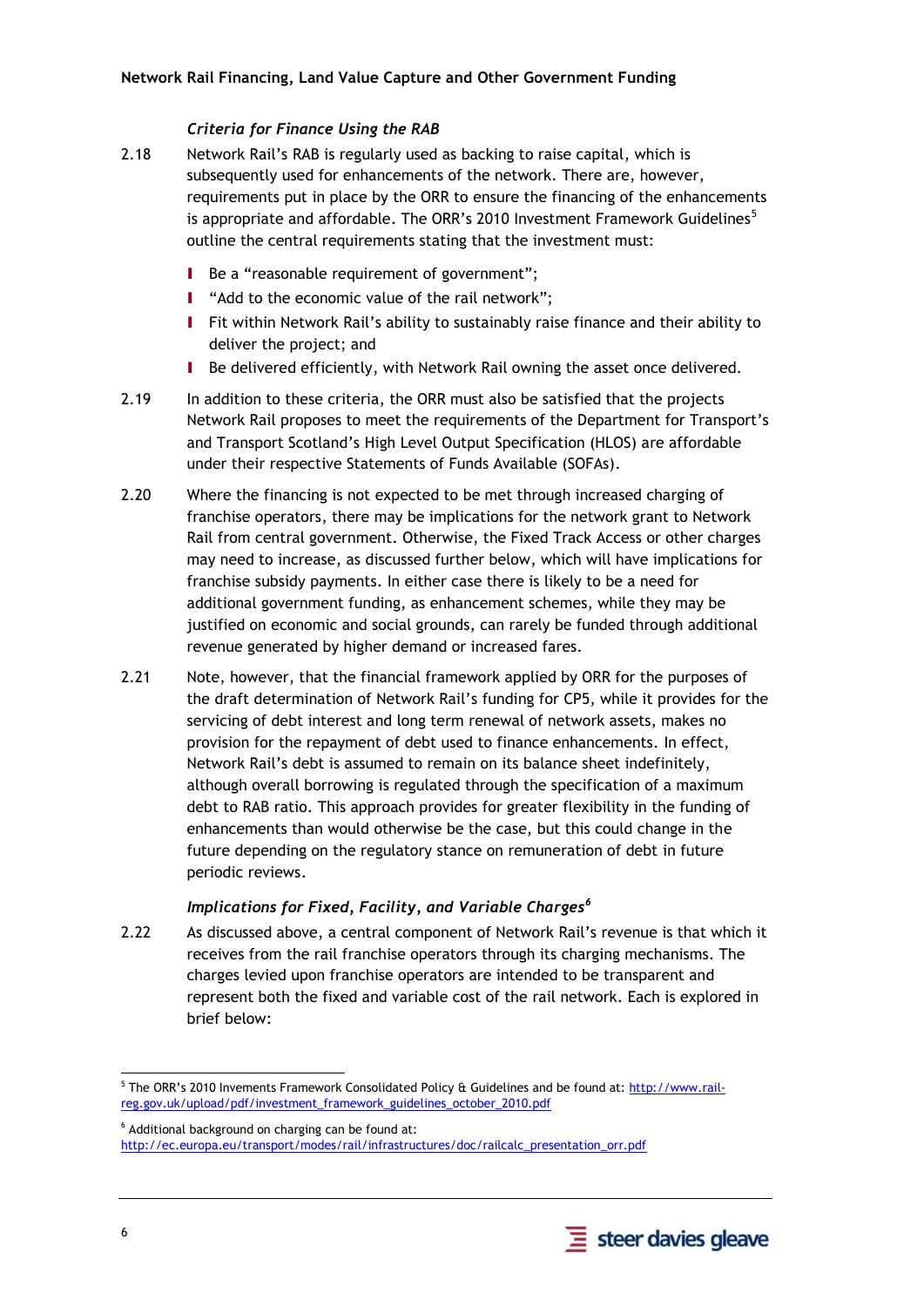- I The **Fixed Track Access Charge** (FTAC) is designed to reflect the fixed component of costs related to the subset of assets within the RAB used by a particular rail franchise operator. Generally, the fixed charge can be defined as including the amortisation and financing cost of network assets, allocated across the franchises using the relevant part of the rail network using a defined methodology. The cost an enhancement is generally financed by Network Rail in the Control Period in which it is made and reflected in the FTAC in the following Control Period.
- I The **Facility Charge** can be employed by Network Rail to recover the costs of a RAB enhancement (eg an investment in rail infrastructure) where it has been brought forward by a scheme promoter, without explicit government backing. According to ORR, "a facility charge is a charge set to recover the costs of an enhancement and is paid by the promoter of a scheme. These charges must be used for self-financing schemes, where promoters can make use of RAB financing without specific government approval…"7.
- I **Variable Track Charges** are designed to represent the marginal cost incurred by Network Rail for the operation of services on a specific part of the network, including track wear and tear and electricity consumption.

#### *Franchise Implications*

- 2.23 A significant portion of a rail franchise's costs (possibly around one third) are composed of the charges levied by Network Rail. Where a network enhancement is built to expand or improve the rail infrastructure in an area it can be expected that the costs will ultimately be passed through to franchise operators benefitting from the improvement.
- 2.24 The franchise operators will, in an attempt to maximise their profits, pass these costs on at the time of the franchise bid. In a simplified presentation, it could be expected that the rail franchise would undertake to do one of or some combination of the following:
	- **I** Pass the increased charges on to passengers;
	- I Increase the amount of subsidy it requires from government to operate the franchise (if a subsidy is involved); and/or
	- I Reduce the premium they pay to the government for the right to operate the service.
- 2.25 In particular, the last two may implicate Welsh Government funding for rail services and/or the central government funding either through changes in franchise support or the network grant.
- 2.26 Note that where track access charges increase following a regulatory determination, except in a few limited cases, the increase is passed on to government through an adjustment to the franchise payment. In principle, the adjustment is determined under the provisions of Schedule 9 of the Franchise Agreement by changing the values of track access charges in financial model submitted with the winning financial bid. In practice, the adjustment is usually

 7 Source[: http://www.rail-reg.gov.uk/upload/pdf/investment\\_framework\\_guidelines\\_october\\_2010.pdf,](http://www.rail-reg.gov.uk/upload/pdf/investment_framework_guidelines_october_2010.pdf) paragraph 73.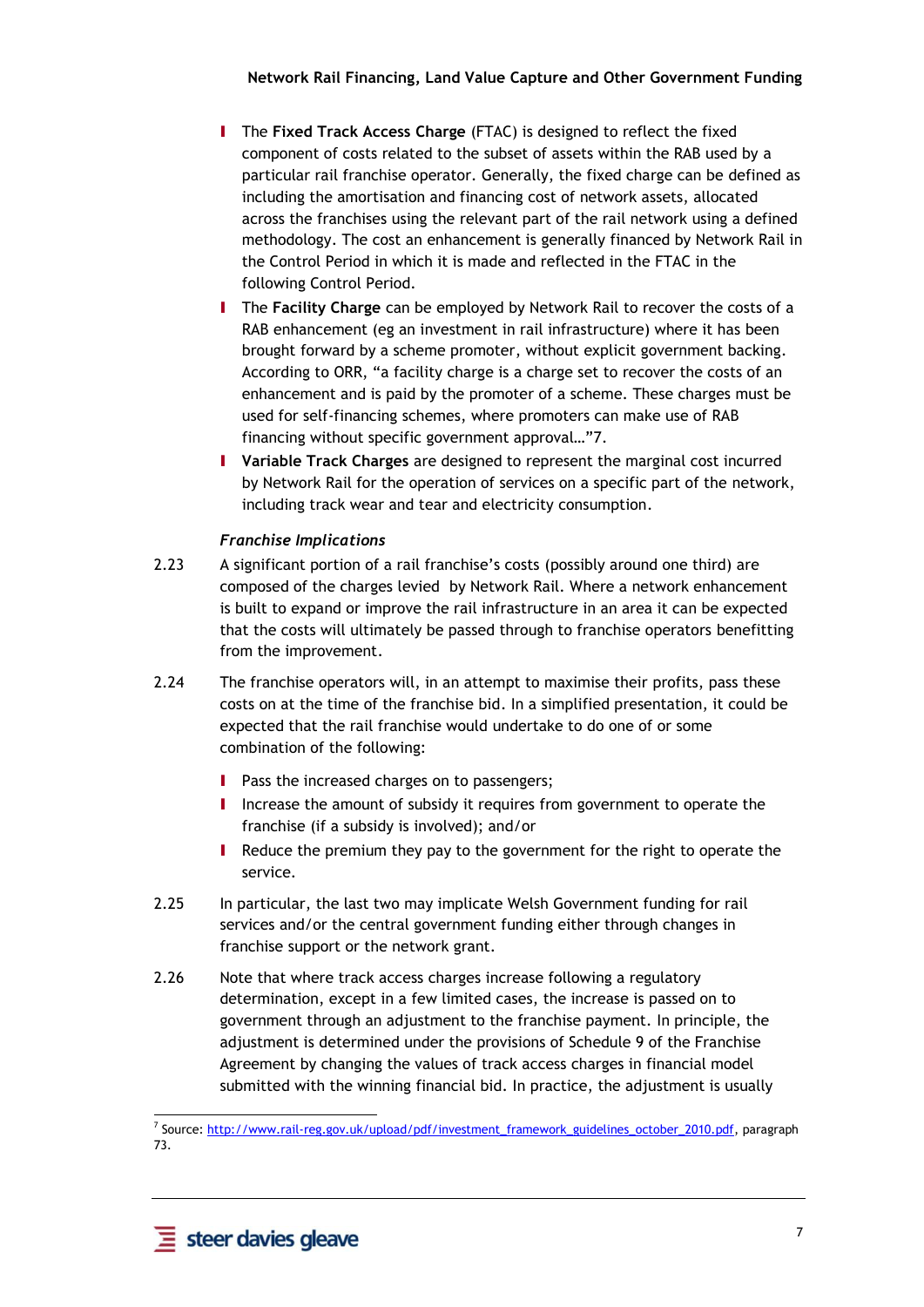subject to negotiation, although the impact of a simple change in FTAC is relatively simple to establish.

#### *Can the RAB be used for Metro?*

- 2.27 Where the Metro scheme proposals are to make specific enhancements to Network Rail assets that are part of the RAB, financing options may be available. Enhancements to Network Rail's RAB, which are financed by Network Rail, will have implications for the amount of revenue required by a franchise (either in subsidy or ticket sales), as note above.
- 2.28 In a case where the specification of rail services and their funding remains with the UK Government, RAB financing is likely to broadly lead to one of two scenarios for the Welsh Government:
	- I Ensuring appropriate support from the UK Government and the UK Department for Transport through network grant; and/or
	- I Short-term facility charges for franchise operators and potential longer-term increase in FTAC along enhanced routes, also funded through public subsidy.
- 2.29 Where increases in charges are levied on franchise operators and are not met by increased UK Government support, it may be necessary to agree how to meet funding requirements with the franchise operators.

#### *Devolution of powers in relation to the rail network*

- 2.30 Where powers for taxation, spending, and rail specification are devolved to the Welsh Government (in all or in some mix) there is likely to be additional flexibility to secure enhancements financed through the Network Rail RAB. If, in addition, the Welsh Government were able to specify and fund rail services, it could be expected to prepare a separate HLOS for Wales within the funding constraints set by a Welsh SOFA, following the precedent set by Scotland.
- 2.31 A separate Welsh HLOS would require the calculation of a RAB corresponding to the railway network in Wales. The calculation would probably be based on the methodology applied to determine the Scottish RAB in 2005, involving cataloguing of the various track, signalling, station and other assets and apportionment of values according to metrics such as track-km. Scotland's RAB is forecast to be £4.7 billion at the start of CP5, some 10% of the total RAB value for Great Britain. A simple comparison of track miles in Wales and Scotland suggests that the Welsh RAB might be around £2.5 billion, although application of the full methodology could yield a significantly different result.
- 2.32 The opening value of the Welsh RAB would be rolled forward in each control period, based on the addition of capital expenditure (renewals and enhancements) undertaken and a reduction of amortisation (reflecting steady-state renewals over the long term). The revenue requirement arising from the operation, maintenance and renewal of the network in Wales would then be determined according to:
	- I The allowed rate of return applied to the Welsh RAB (probably equivalent to the rate of return calculated for the national network as a whole);
	- I The estimated cost of renewing the Welsh network over the long term;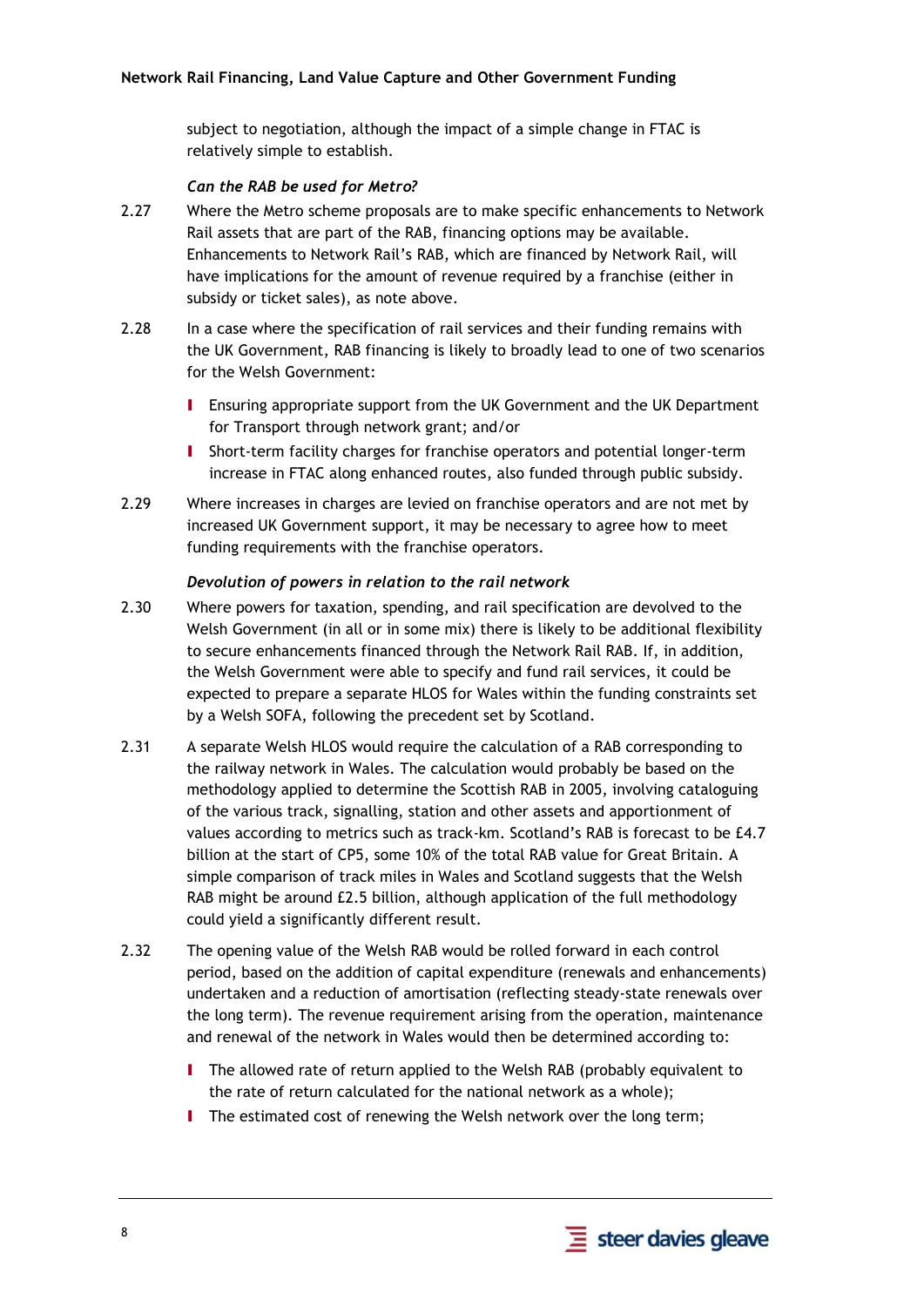- I An estimate of efficient operating and maintenance expenditure on the Welsh network over the relevant control period.
- 2.33 The extent to which RAB financing might support Metro and other rail-based investment would depend on the level of the SOFA, which could be expected to be the subject of a negotiated settlement as part of a broader agreement on the devolution of powers. Once the SOFA was determined, the Welsh Government and other stakeholders would need to work closely with Network Rail to prepare an HLOS that the ORR would judge to be affordable.
- 2.34 As already noted, the approach that ORR has taken to debt remuneration for the purposes of the CP5 determination makes no provision for the repayment of debt incurred to finance renewals. Any change in the approach taken in future periodic reviews would have implications for the availability of funding for enhancements in Wales as on the rest of the national rail network.

#### **Capturing Uplifts in Land Values**

- <span id="page-14-0"></span>2.35 The value of privately held land often increases as a result of public investment in infrastructure, for example a new transport scheme. Any uplift in land values is likely to translate into higher rental values for residential as well as commercial property.
- 2.36 Evidence from a range of studies supports the view that transport schemes have a positive impact on land values. For instance, rail stations have the potential to raise land values in the surrounding area. Evidence suggests that moving 250 metres closer to a station has the potential to increase residential property values by around 2.4% and commercial property values by  $0.1\%$ <sup>8</sup>. Evidence also suggests that the impact on residential values is smaller than on commercial values, but materialises over a wider geographical area.
- 2.37 Further evidence on rapid transit is available from North America. Based on average values for the US and benchmarks from the Government of Canada, a bus rapid transit scheme would have a modest positive impact, creating a 2-4% premium on residential and office space and 1-2% premium on retail property values within a 400-meter radius of stations<sup>9</sup>. The work recognises that a light rail scheme has the potential to lead to higher premiums, partly because of lower negative externalities such as pollution and of lower susceptibility to local traffic conditions. While transport investment appears to play an important role in promoting regeneration, other attributes such as urban realm improvements will clearly enhance its impacts.
- 2.38 The idea that these "windfall gains" in land values should in some way be captured by the public and used to finance the investment from which they arise constitutes the rationale for establishing land-value capture methods. The implementation of these methods represent a potential, untapped source of new funding for transport schemes in Wales.

l

<sup>&</sup>lt;sup>8</sup> Steer Davies Gleave (2011), "The value of station investment", Research for Network Rail

<sup>&</sup>lt;sup>9</sup> Steer Davies Gleave (2008), "VIVA Benefits Case", Research for Metrolinx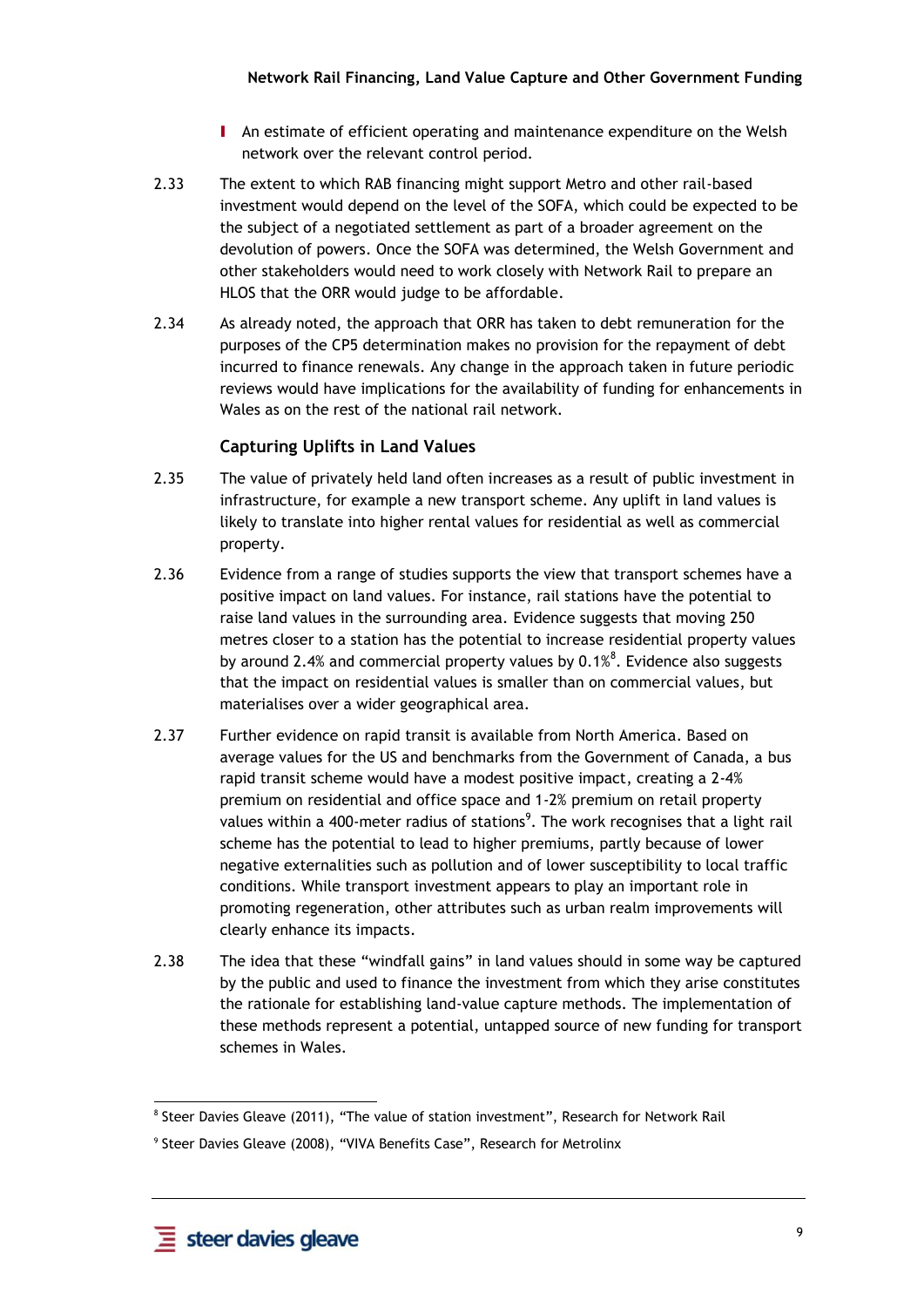#### *Capturing the uplift: TIF-style mechanisms*

- 2.39 A widespread mechanism among local authorities in the US is Tax Incremental Financing (TIF), which aims to ring-fence the increment in local property taxes attributable to infrastructure investment, and collect it over time to provide a revenue stream that can service the long-term borrowing raised to finance the investment.
- 2.40 The key underlying concept behind the TIF is additionality. Local governments need to define the investment type and the area that will be affected. By forecasting the impacts of the investment, the authorities check whether there are any additional benefits beyond a base scenario, as shown in [Figure 2.2.](#page-15-0) Where there is some additionality, the development leads to higher tax revenues as firms and individuals relocate to the area and property values rise. Local authorities can also choose whether to ring-fence increases in residential property taxes only, commercial rates only, or both.

<span id="page-15-0"></span>



- 2.41 The introduction of TIF-style mechanisms in the UK was first advocated by Lord Rogers in his manifesto "Towards a Strong Urban Renaissance" (2005), as an alternative funding source for large capital investment projects. In 2010, Deputy PM pushed for the inclusion of new funding schemes in the coalition government agreement. Following consultation by the Department for Communities and Local Government in 2011, TIF is now within the powers of the Secretary of State and the Prudential Code for borrowing requirements.
- 2.42 Legislation was also passed by the Scottish Parliament in December 2010 to approve the use of TIF. National guidelines specify that the use of TIF would be normally based on a 'but for' test (i.e. establishing a counterfactual that regeneration would not occur in the timeframes which TIF would enable). The likelihood of additional revenues also need to be demonstrated at the onset of a project. Any TIF proposals should be supported by a business case. Following a call for TIF projects in June 2011, the government received 16 applications (3 were chosen to progress to full Business Case).

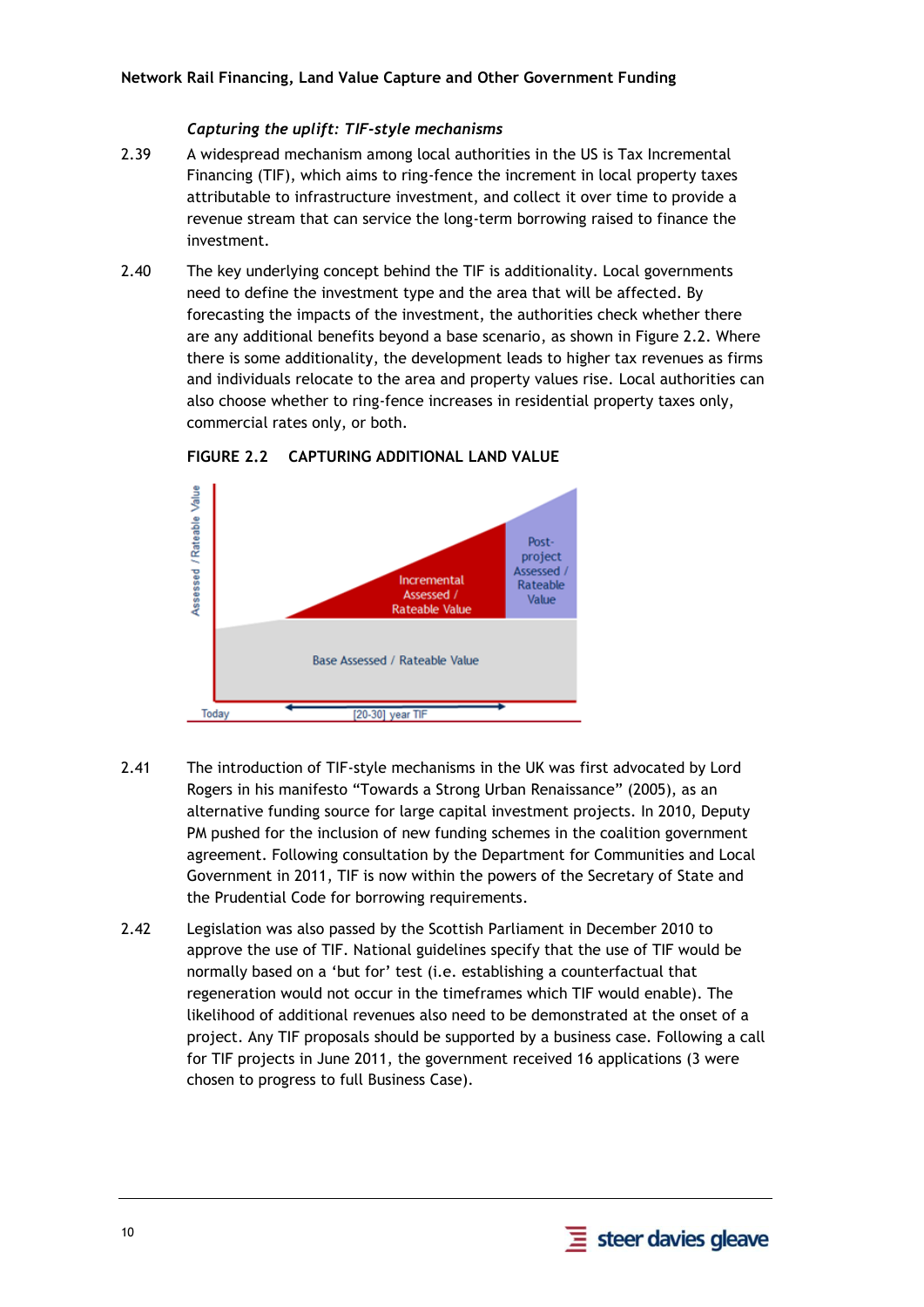#### *Why TIF is different from current planning mechanisms*

- 2.43 The UK development control system has traditionally allowed local authorities to require developers to mitigate negative, site-specific impacts by imposing obligations to fund infrastructure provision and to deliver affordable housing. To this end, S106 was introduced in the Town and Country Planning Act 1990 and has since then been widely used by local authorities in negotiations with developers; before 2008, 75% of residential developments of more than 10 units were subject to S106 Agreements<sup>10</sup>.
- 2.44 However, in 2011, the Community Infrastructure Levy was introduced, with the aim to simplify the system of planning obligations by allowing local authorities to set upfront levy rates in consultation with local communities and developers. This system is designed to avoid lengthy negotiations and provide more certainty to developers about their contributions. In Wales, the county and borough councils, and the national park authorities, have the power to charge the levy.
- 2.45 In comparison to these existing mechanisms, TIF-style schemes present several differences, which are summarised in [Table 2.2](#page-16-0) below. TIF is designed so as to raise funds for larger-scale transport projects and secure a revenue stream in the long-term. However, there are a number of administrative procedures related to TIF which require constant monitoring and assessment by an expert team.

<span id="page-16-0"></span>

|            | <b>Funding potential</b>                                                                        | Target group & timeline                                                                                 | Administrative burden                                                                                                |
|------------|-------------------------------------------------------------------------------------------------|---------------------------------------------------------------------------------------------------------|----------------------------------------------------------------------------------------------------------------------|
| S106       | Smaller, site-specific<br>infrastructure unless<br>greater coordination<br>between LAs achieved | Developers contribute,<br>following negotiation on<br>amounts and rateability                           | Requires negotiation between<br>LAs and developers, which may<br>delay construction                                  |
| <b>CIL</b> | Smaller, site-specific<br>infrastructure unless<br>greater coordination<br>between LAs achieved | Developers contribute,<br>based on the pre-<br>established levy rates                                   | Uncertainty over evidence to<br>justify local rates and<br>responsibility for collecting the<br>levy                 |
| <b>TIF</b> | Larger cross-boundary<br>projects, provided local<br>authority has borrowing<br>capacity        | Property owners and tenants<br>contribute, in the form of<br>local property taxes (e.g.<br>council tax) | Incremental land values<br>difficult to calculate. Need to<br>asses values regularly. Debt<br>management throughout. |

#### **TABLE 2.2 COMPARISON OF S106, CIL AND TIF**

2.46 Crucially, TIF does not presuppose the presence of new development; it can be devised to finance transport investment for projects running through existing builtup areas as well. In this case, it is necessary to clearly identify the area that is expected to benefit from the transport scheme – for example by defining a radius around the new stations. A TIF area does not need to be a continuous corridor, but rather it can be formed of different zones identified a long an investment area.

 $\overline{a}$ <sup>10</sup> RICS Research (2012), Capturing Planning Gain - The Transition from Section 106 to the CIL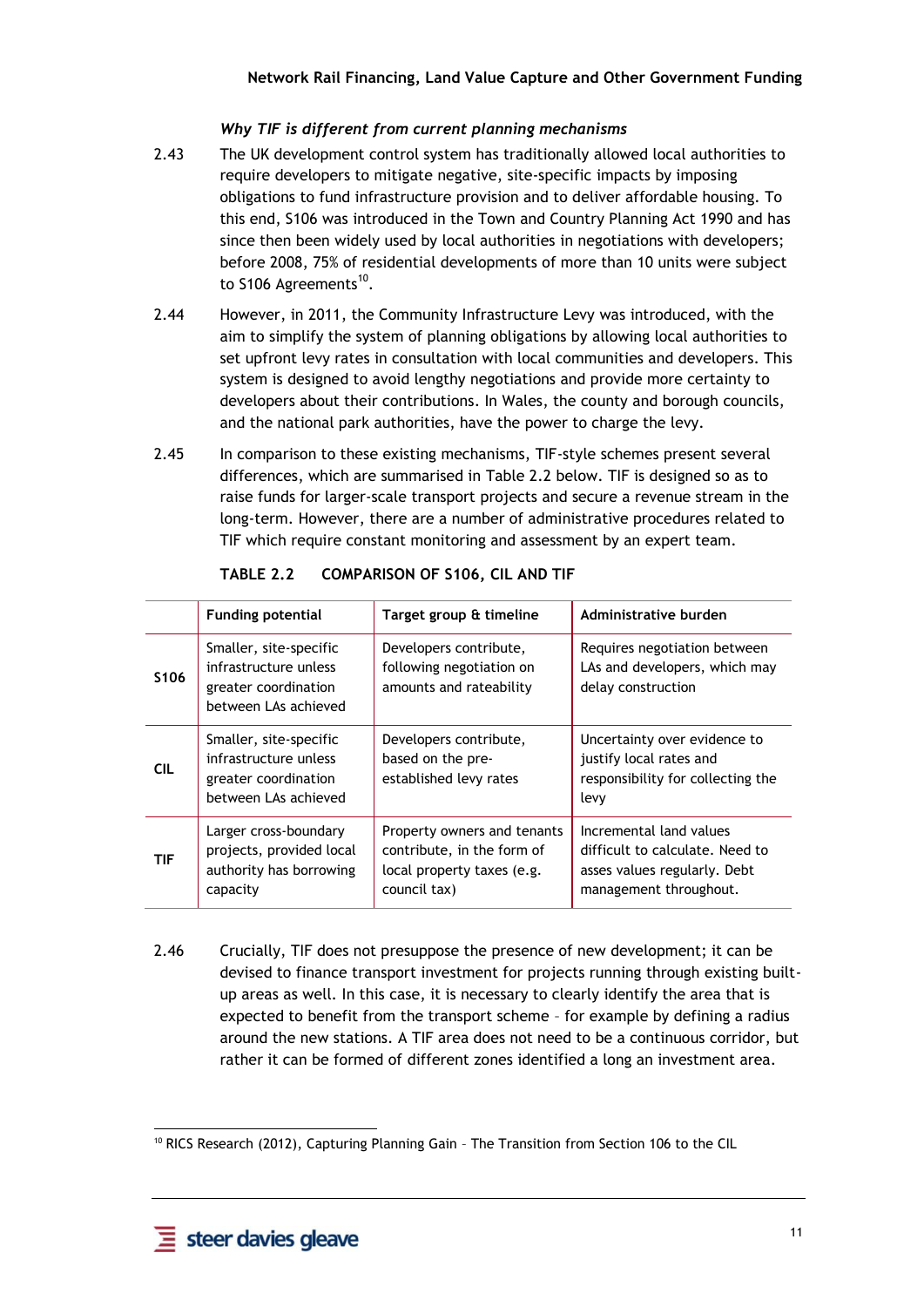#### *Funding scenarios for Wales, with and without TIF*

- 2.47 The introduction of TIF-style schemes in Wales could provide an alternative source of funding for infrastructure investment, including for transport projects in the Cardiff City Region. However legal and institutional capabilities (tax-raising powers and borrowing powers primarily) need to be in place for any TIF schemes to be implemented.
- 2.48 With respect to tax powers, the Welsh government sets the level of non-domestic rates and influences rates of council tax. Control over these local property taxes is a prerequisite for the development of TIF-like schemes. This is one of the key recommendations put forward in the 'Business Rate Wales Review'<sup>11</sup>, namely "enabling Local Authorities to retain a proportion of the income they generate from business rates". With respect to borrowing, at present the Welsh Government can only borrow from HM Treasury to manage its cash flow. This represents a potential obstacle to raising funds for capital investment.
- 2.49 The first report by the Commission on Devolution in Wales (November 2012) has put forward several recommendations on Wales's financial powers, including on taxation and borrowing. The Commission's conclusions on borrowing are of particular relevance for the introduction of TIF in Wales:

*"We recommend that Welsh Ministers should be given an additional power to borrow to increase capital investment above the Welsh Government DEL budget. There should be an overall limit to such borrowing, at least proportionate to that in Scotland, whilst taking into consideration the relative lack of exposure to PFI in Wales"*

*Commission on Devolution in Wales: "Empowerment and Responsibility: Financial Powers to Strengthen Wales" – Executive Summary, p.5 (November 2012)*

- 2.50 Provided that future institutional reforms allow Welsh ministers to issue project bonds for capital investment, a further layer of "devolution" would then be required to ensure that TIF-style mechanisms can be smoothly implemented at the sub-national and/or regional level. That is, for TIF to be successful, local authorities need to be able to raise revenues from property taxes to service longterm borrowing.
- 2.51 Should this be made possible, unitary authorities in Wales could come together to promote large-scale transport projects using TIF in different ways:
	- I unitary authorities could be given powers to create an inter-authority body, borrow collectively and pool together a share of incremental tax revenues for repayment, or;
	- I the Welsh Government could underwrite borrowing on behalf of several unitary authorities and administer a given share of tax revenues for repayment.
- 2.52 Both options could rely on loans from the UK Public Works Loan Board in order to achieve their funding targets, as described in the section below.
- 2.53 Under the scenario of a reformed institutional framework, it is possible to envisage that TIF and planning obligations would be implemented as complementary

 $\overline{a}$ <sup>11</sup> Business Rates Task and Finish Group (2012), Business Rate Wales Review: Incentivising Growth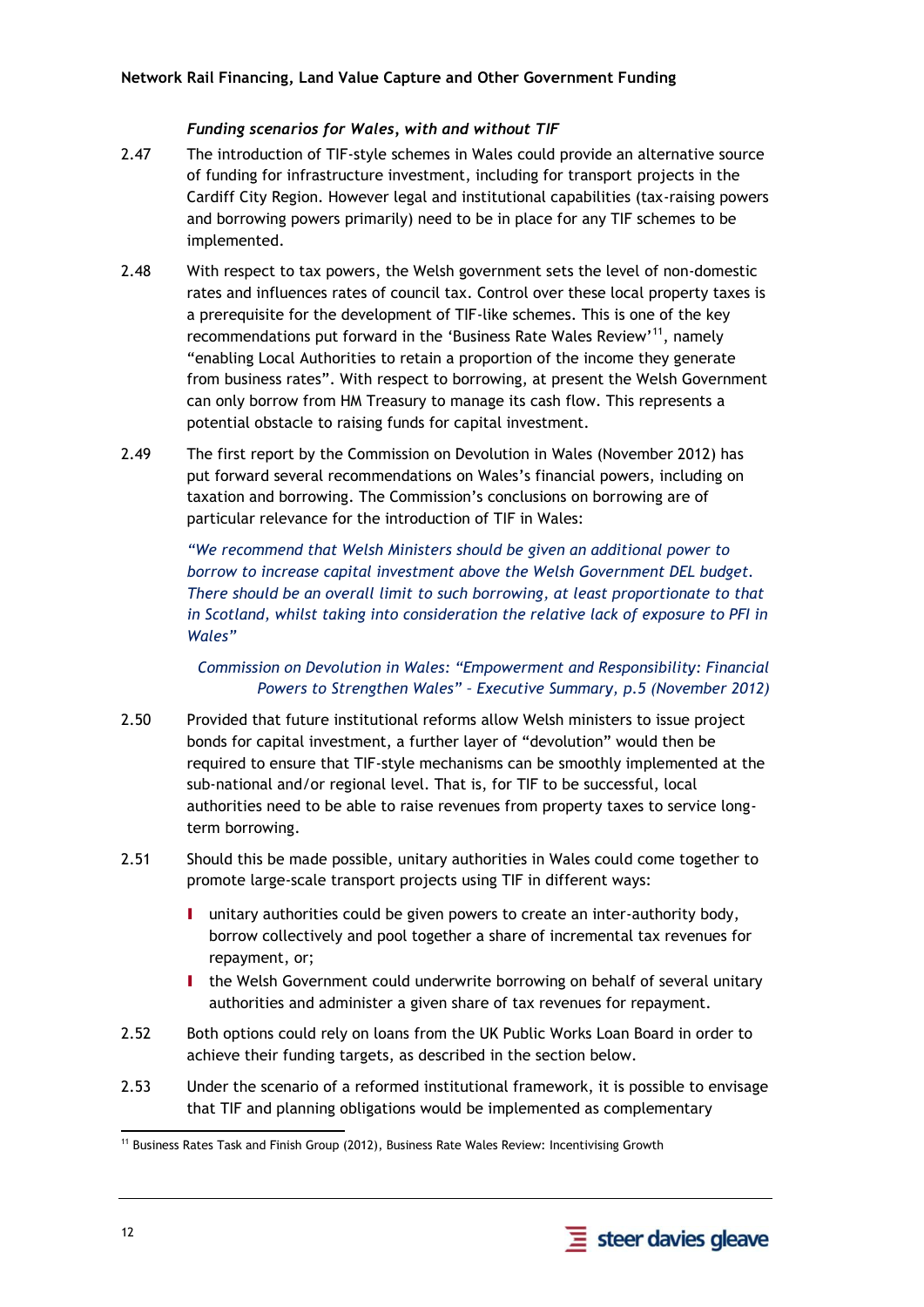#### **Network Rail Financing, Land Value Capture and Other Government Funding**

measures in regeneration efforts. However in the absence of further devolution, more traditional development obligations will represent the most effective way to capture land value premiums.

- 2.54 As outlined in the March 2013 funding study, the Welsh Government has issued guidelines for the preparation of charging schedules as part of the CIL initiative. These, in conjunction with the revised Regulation 123 of the CIL Regulations, will determine the CIL rates ahead of its national implementation in April 2014.
- 2.55 The total amount available for Metro from the CIL will depend on the combination of levy levels, the amount of new construction and the proportion of revenue dedicated to transport. The first two factors are dependent upon economic/political considerations and the housing market respectively. Strategic developments which could provide momentum for land-value capture mechanisms include the existing Cardiff Bay area as well as the forthcoming urban expansion around the North-west Cardiff corridor.
- 2.56 The revenue aspect will be a key challenge for the consortium. It will be important for a large share of CIL contributions to be dedicated to the Metro and it will be crucial that local authorities are ready to work together in a strategic manner so as to maximise the impact of these funds. The potential re-organisation of Local Authorities in Wales, following the next Welsh Assembly elections, might be a catalyst for a more joint-up approach if the number of Authorities across SE Wales is eventually reduced.
- 2.57 Integrated planning is also going to be necessary to ensure that new, large developments are incentivised to locate along the proposed transportimprovement corridors. The Mayoral CIL implemented in London since 2012 to fund Crossrail represents an example of potential larger-scale applications.
- 2.58 Planning obligations (as secured through Section 106 agreements) will still exist after 2014, but will be more limited in how they can be used. Once CIL is adopted authorities will not be able to pool funding from more than five planning obligations for infrastructure that can be funded via a CIL. These provisions reduce the scope for S106 funding the Metro, and highlight the importance of CIL as the most reliable land value capture option over the next few years.

#### **Other Government Funding Sources and Initiatives**

#### *The UK Public Works Loan Board*

- <span id="page-18-0"></span>2.59 The UK Public Works Loan Board has, under Section 3 (11) and Schedule 4 of the 1968 Act, the power "to make loans to any local authority in Great Britain for any purpose for which the authority has power to borrow and to certain other authorities and persons for limited purposes".
- 2.60 Since October 2010 local authorities across the UK have borrowed on average £228m a month from the PWLB<sup>12</sup>, at significantly lower levels than those prerecession. However, the PWLB remains the main source of borrowing and has continued to fund some 76-77% of total borrowing.

l

<sup>&</sup>lt;sup>12</sup> PWLB monthly lending data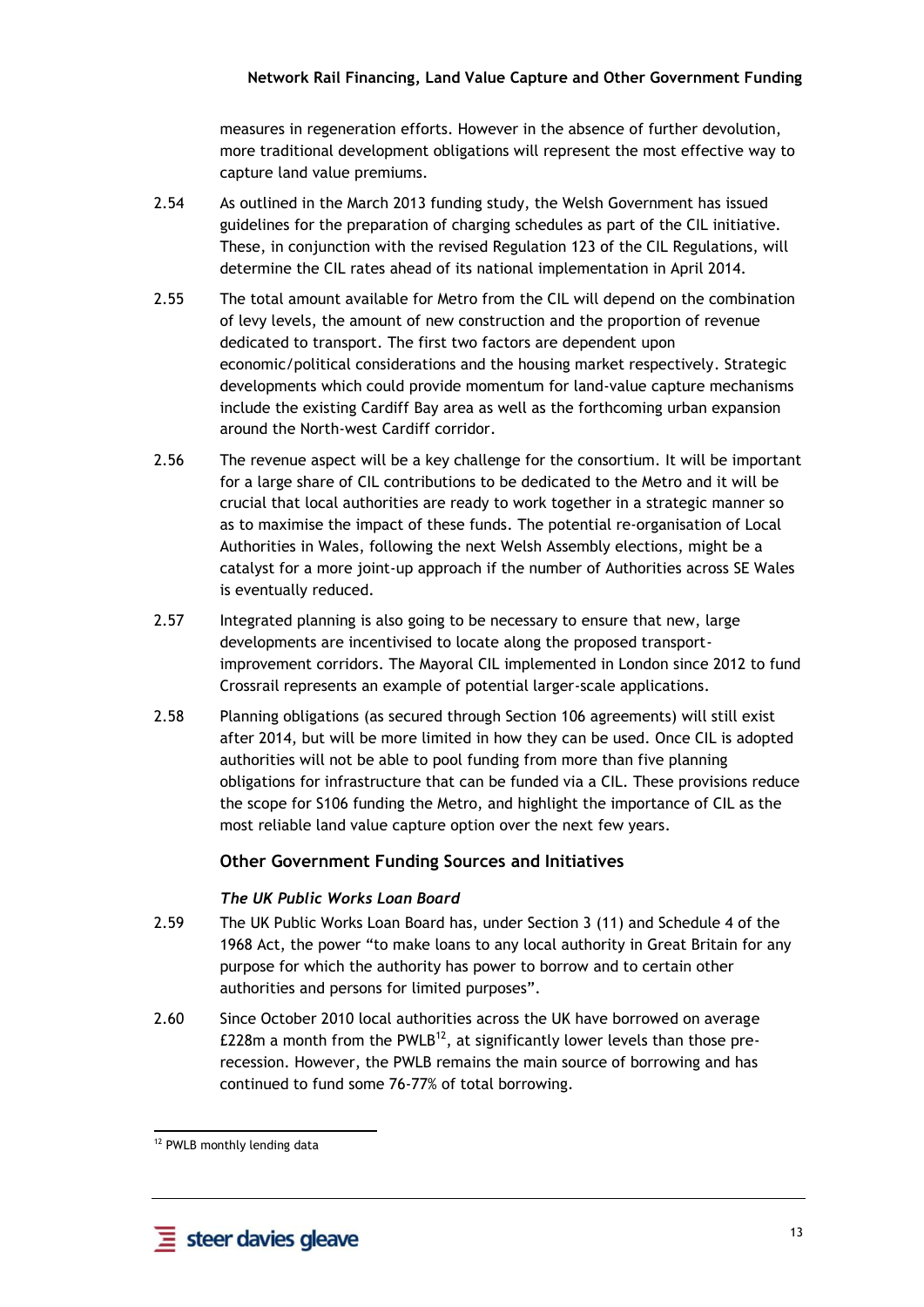- 2.61 The PWLB's interest rates are based on the rates for the National Loans Fund and are agreed with HM Treasury. They include a margin to ensure that the PWLB does not lend at rates lower than those at which the HM Government could notionally borrow by issuing gilts. Fixed PWLB rates ranged from around 1.3% on 1-year maturity bonds to just over 4% for 25-year maturity bonds in 2012. Only a minority of loans are made on a variable-term basis to local authorities.
- 2.62 The analysis of amounts advanced by type of borrower from the PWLB Report 2011-2012 reveals that Welsh local authorities received 0.4% of total funding (authorities in Scotland borrowed 4.8% of the total) – the vast majority of funds went to non-metropolitan district councils in England.
- 2.63 While these figures may reflect the limited scale of recent capital investment in Wales, they might also indicate that a more proactive approach is needed by Welsh authorities to tap into this major source of central government funding.

#### *Development Corporations*

- 2.64 Another initiative which would require an active public role to be achieved relates to the potential establishment of special planning bodies such as development corporations (DCs). DCs are granted statutory planning powers in relation to land acquisitions, planning consent and obligations, funding, etc.
- 2.65 These bodies act as a vehicle to speed up planning processes and promote common regeneration efforts across traditional administrative boundaries and across areas of investment. In Wales, the presence of 22 unitary authorities and 3 national park authorities already provides a joined-up approach to planning across different areas of investment.
- 2.66 However, given the cross-boundary nature of large-scale transport investment, the 10 authorities of SE Wales might be able to streamline the planning process and plan for a Metro-style integrated transit investment more effectively under the coordination of a DC-type body. In addition, special planning powers could simplify land acquisition and development processes by public bodies, with the potential to buy land at lower prices, develop it and subsequently put it back on the market for a higher value.
- 2.67 Against these potential benefits, it must be recognised that the effectiveness of DC-type bodies depends on other factors outside the planning process, including the demand for housing and commercial spaces as well as the presence of significant tax breaks to attract investment. Both factors were key to the successful regeneration of the London Docklands. Furthermore, it can be difficult to secure support from local authorities as they are bound to lose some key powers under a DC-type arrangement.
- 2.68 It should also be noted that development corporations do not offer the potential for complementarity with TIF-style mechanisms as much as planning tools such as the CIL do. The key differences between DCs and TIF are summarised in [Table 2.3.](#page-19-0)

#### <span id="page-19-0"></span>**TABLE 2.3 COMPARISON OF DEVELOPMENT CORPORATIONS AND TIF**

| <b>Funding potential</b> | Institutional<br>, capabilities needed | <b>Certainty of outcomes</b> |
|--------------------------|----------------------------------------|------------------------------|
|                          |                                        |                              |

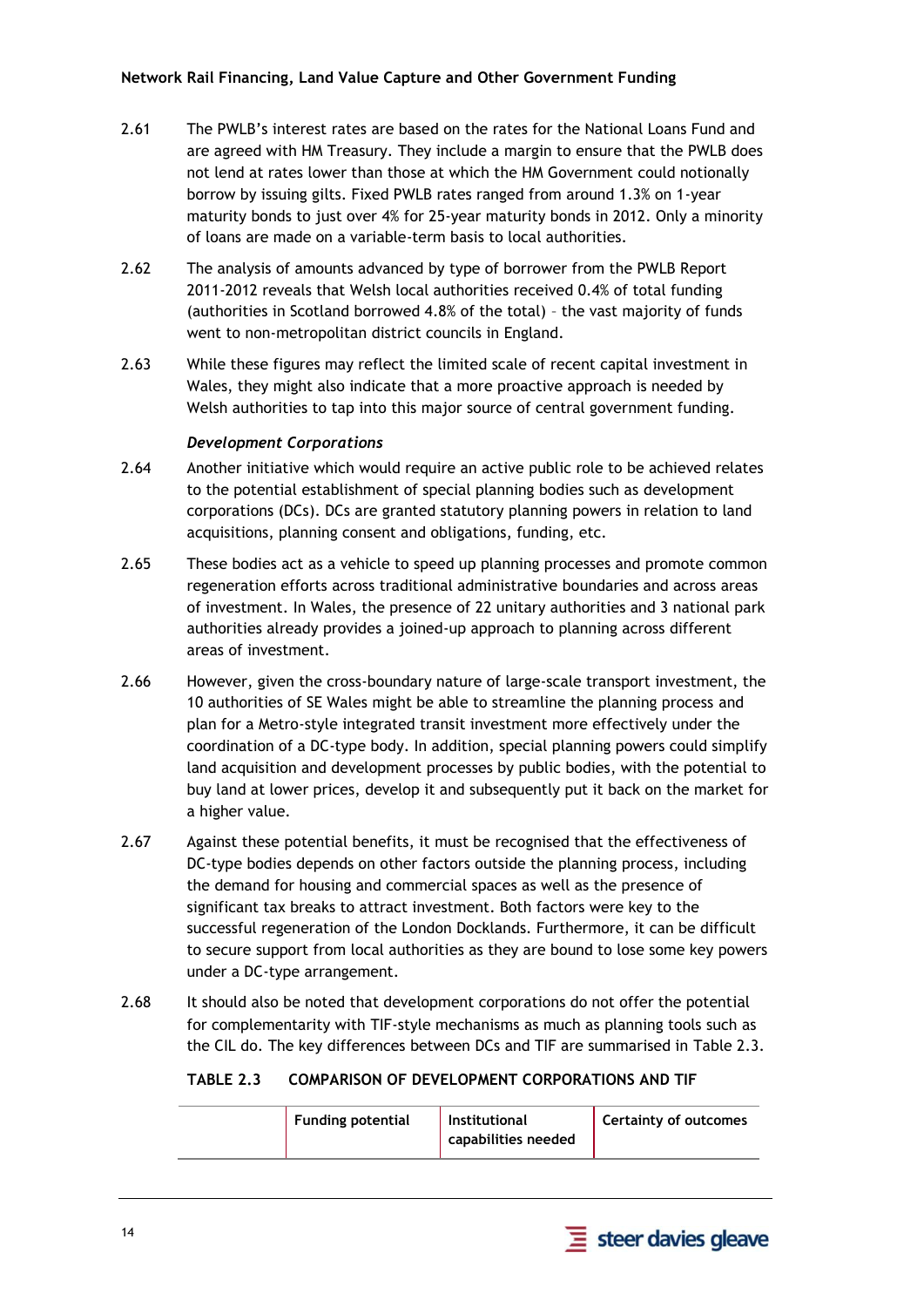#### **Network Rail Financing, Land Value Capture and Other Government Funding**

| Development<br>Corporations | Not a direct funding<br>tool - planning and<br>incentive measures<br>to attract private<br>investment from<br>developers | Special planning<br>powers in relation to<br>land acquisition and<br>tax breaks.<br>Coordination<br>between LAs. | Dependent upon<br>attractiveness of sites,<br>developers' finance<br>and latent demand for<br>commercial and<br>residential space |
|-----------------------------|--------------------------------------------------------------------------------------------------------------------------|------------------------------------------------------------------------------------------------------------------|-----------------------------------------------------------------------------------------------------------------------------------|
| <b>TIF</b>                  | Potential to fund<br>large cross-boundary<br>transport projects<br>given uplift in<br>property values                    | Local authorities<br>must be able to<br>retain and manage<br>tax rates, and have<br>borrowing capacity           | Dependent upon<br>effective value uplift<br>and ability to manage<br>debt repayments over<br>time                                 |

- 2.69 While DCs and TIF are not complementary, a sequential approach might be envisaged whereby DCs are a catalyst for construction in the first place, and, at a later stage, a TIF mechanism would be devised as a tool for transport funding.
- 2.70 In the context of South East Wales, we understand there may be a medium-term appetite for a re-organisation of Welsh Local Authorities. An alignment of government funding, oversight and management could potentially remove some barriers to DCs or even the establishment of a PTE, although the specific circumstances of a re-organisation would determine the ultimate outcome.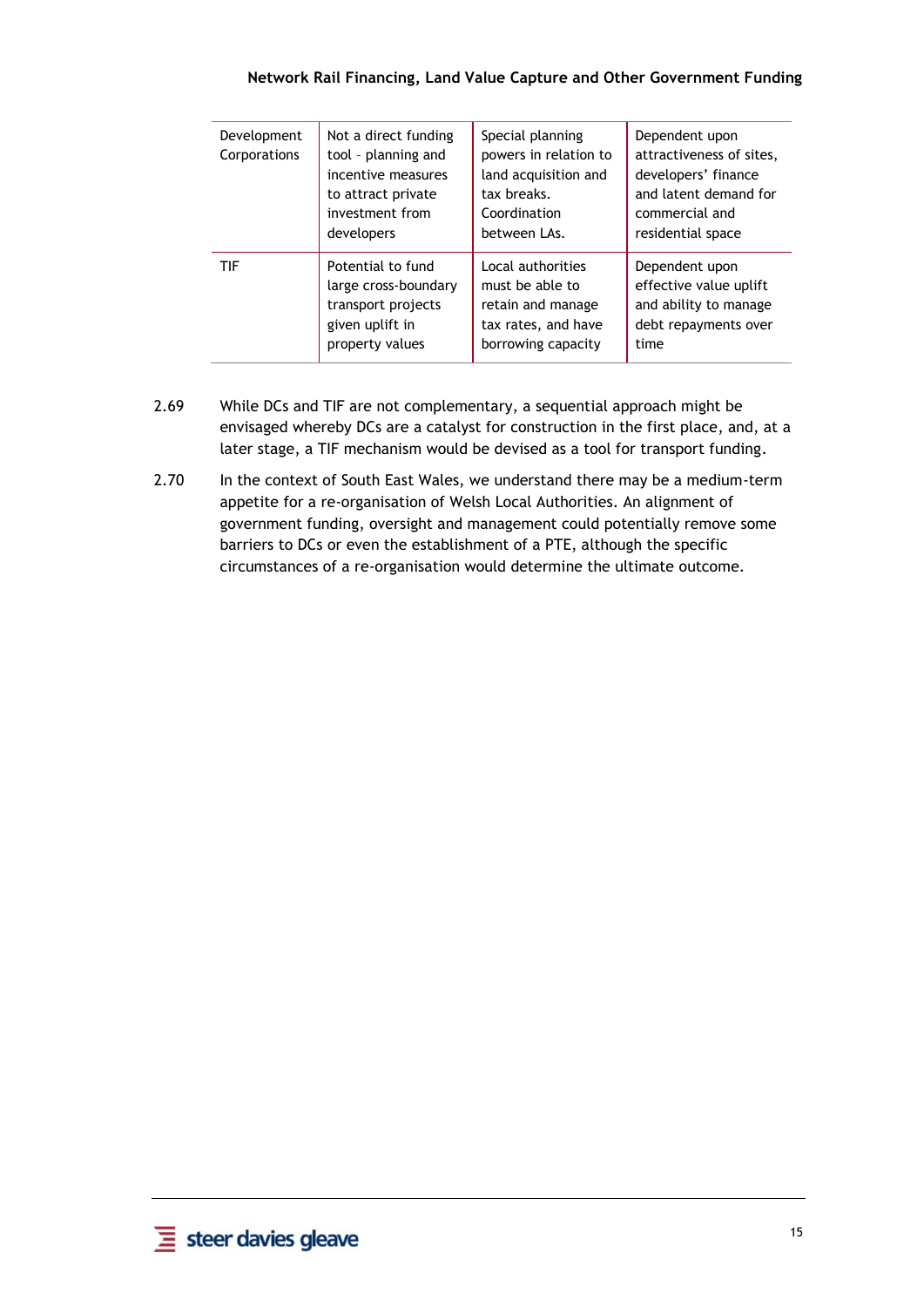<span id="page-21-1"></span><span id="page-21-0"></span>

| :<br>+ בותחות<br> <br> <br> <br> <br> <br>                           |
|----------------------------------------------------------------------|
| ravarnman                                                            |
|                                                                      |
|                                                                      |
|                                                                      |
|                                                                      |
|                                                                      |
| k Rail Financing, Land Value Capture and Other G<br>ري<br>Tollo<br>į |
|                                                                      |
| Network                                                              |

# Funding Options Alignment Funding Options Alignment

 $\overline{3}$ 

# TABLE 3.1 FUNDING OPTIONS AND TRANSPORT IMPROVEMENTS **TABLE 3.1 FUNDING OPTIONS AND TRANSPORT IMPROVEMENTS**

| Potential Funding Source                               | Improvements to<br>Rail Network                                               | (outside rail network)<br>Tram and Tram Train | <b>Bus Rapid</b><br>Transit | <b>Bus</b> | Improvements<br>Road | Cycling and<br>Walking                                   |
|--------------------------------------------------------|-------------------------------------------------------------------------------|-----------------------------------------------|-----------------------------|------------|----------------------|----------------------------------------------------------|
| Strategic Funding                                      |                                                                               |                                               |                             |            |                      |                                                          |
| EU Funding (including TEN-T and<br>structural funding) | V Provided it is a<br>strategic corridor<br>$(TEN-T)$                         |                                               |                             |            |                      |                                                          |
| Government Funding (DfT & WG)                          |                                                                               |                                               |                             |            |                      |                                                          |
| Use of Government Assets (NR RAB)                      | V Specific to assets<br>included in the RAB<br>and in consultation<br>with NR |                                               |                             |            |                      | improvements.<br>use for some<br>Potential to<br>station |
| Local Funding                                          |                                                                               |                                               |                             |            |                      |                                                          |
| Business and non-domestic business<br>rates            | $\checkmark$ In consultation/<br>with agreement of<br>$\widetilde{\Xi}$       |                                               |                             |            |                      |                                                          |
| Local Authority Funding                                | with agreement of<br>$\checkmark$ In consultation/<br>$\frac{\alpha}{2}$      |                                               |                             |            |                      |                                                          |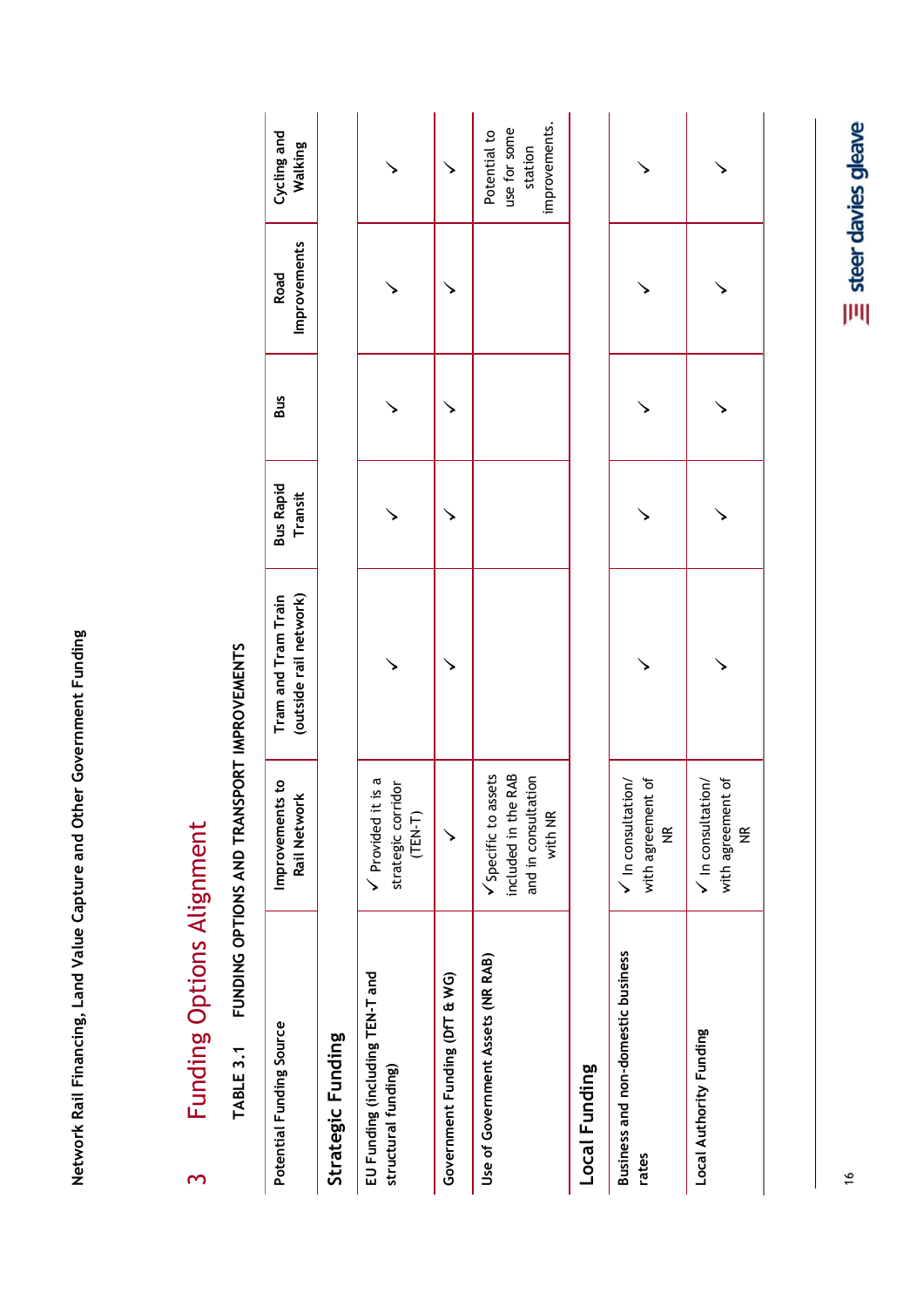| Potential Funding Source                          | Improvements to<br>Rail Network                                                                                                                  | Tram and Tram Train<br>(outside rail network) | <b>Bus Rapid</b><br>Transit | <b>Bus</b>                                                             | Improvements<br>Road | Cycling and<br>Walking |
|---------------------------------------------------|--------------------------------------------------------------------------------------------------------------------------------------------------|-----------------------------------------------|-----------------------------|------------------------------------------------------------------------|----------------------|------------------------|
| <b>Business Improvement Districts</b>             | $\checkmark$ In consultation/<br>with agreement of<br>$\widetilde{\Xi}$                                                                          |                                               |                             | consideration<br>easily moved<br>May need<br>that assets<br>could be   |                      |                        |
| Community Infrastructure Levy and<br>S106 Funding | scenario, potential<br>poc<br>infrastructure and<br>revenue through<br>for WG to raise<br>In a devolvec<br>direct back in<br>improved<br>subsidy |                                               |                             | consideration<br>easily moved<br>V May need<br>that assets<br>could be |                      |                        |
| Land/Property Development                         | finance improvement<br>w/ agreement of NR<br>development which<br>Potential to raise<br>could be used to<br>revenue through<br>increased         |                                               |                             | consideration<br>easily moved<br>V May need<br>that assets<br>could be |                      |                        |
| Housing Associations                              |                                                                                                                                                  |                                               |                             | consideration<br>easily moved<br>Way need<br>that assets<br>could be   |                      |                        |

Network Rail Financing, Land Value Capture and Other Government Funding **Network Rail Financing, Land Value Capture and Other Government Funding**

 $\equiv$  steer davies gleave

17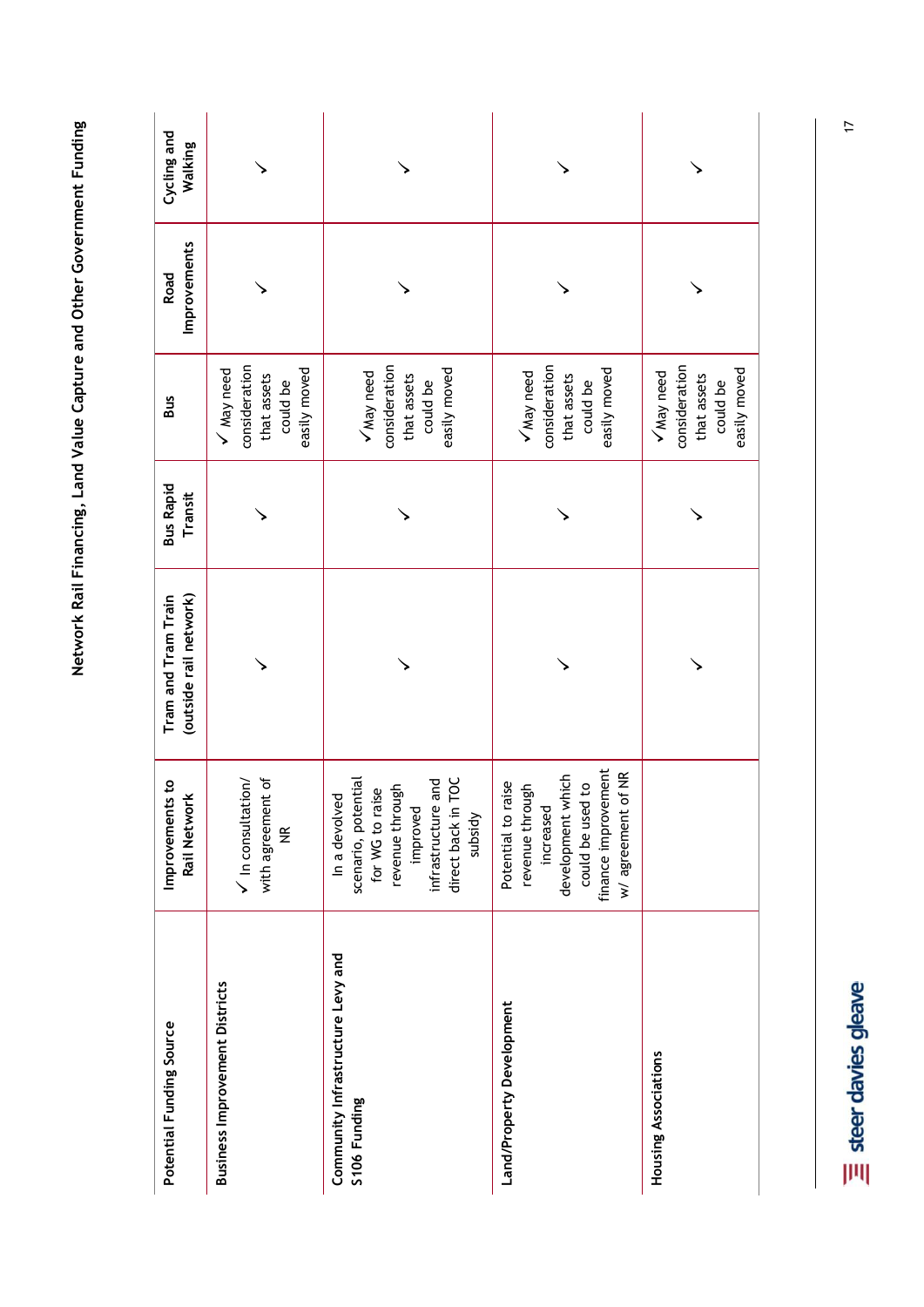Network Rail Financing, Land Value Capture and Other Government Funding **Network Rail Financing, Land Value Capture and Other Government Funding**

| Potential Funding Source  | S<br><b>Rail Network</b><br>Improvements                                                              | (outside rail network)<br>Tram and Tram Train                                              | <b>Bus Rapid</b><br>Transit | <b>Bus</b> | Improvements<br>Road | Cycling and<br>Walking |
|---------------------------|-------------------------------------------------------------------------------------------------------|--------------------------------------------------------------------------------------------|-----------------------------|------------|----------------------|------------------------|
| PPP for Metro Development |                                                                                                       |                                                                                            |                             |            |                      |                        |
| City Deals                |                                                                                                       |                                                                                            |                             |            |                      |                        |
| Road/Car Park Charging    | through cross subsidy<br>charging for station<br>Potential to use<br>station car park<br>improvements | charging on lots owned by<br>network to provide cross<br>Potential for car park<br>subsidy |                             |            |                      |                        |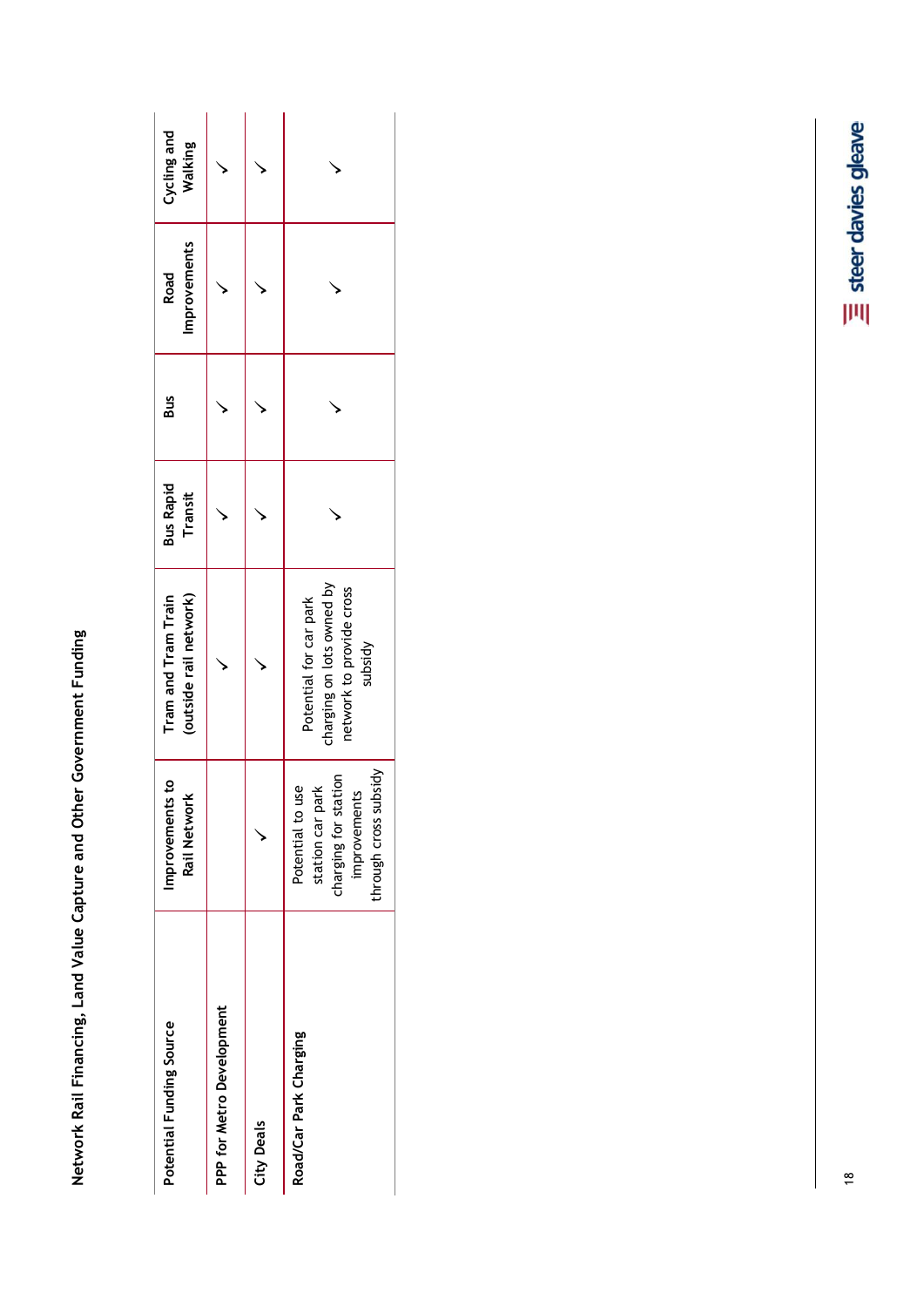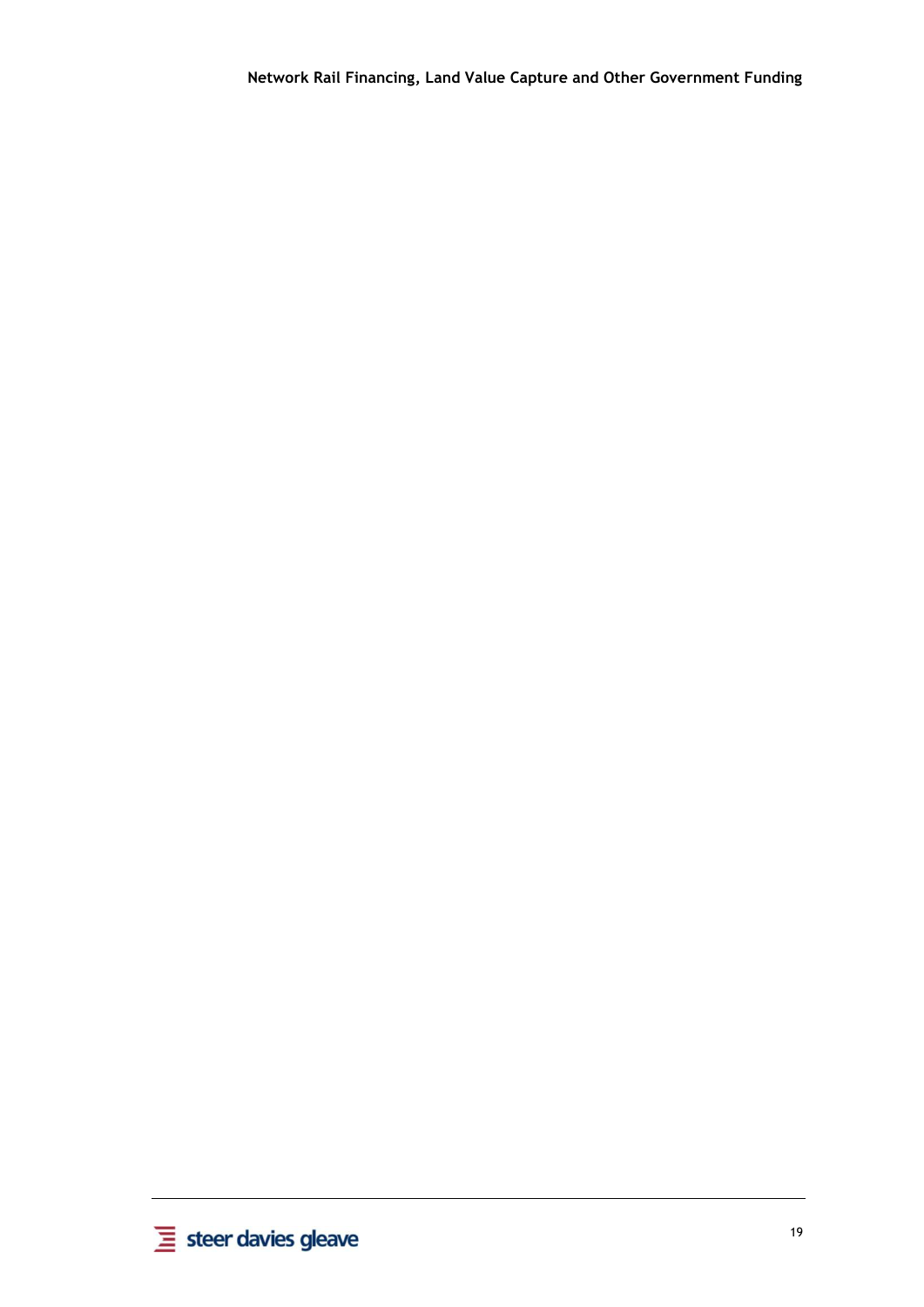#### CONTROL SHEET

| Project/Proposal Name       | Cardiff City Region Metro: Funding and Financing<br>Independent Advice            |
|-----------------------------|-----------------------------------------------------------------------------------|
| Document Title              | Network Rail Financing, Land Value Capture and Other<br><b>Government Funding</b> |
| Client Contract/Project No. | Click here to enter text.                                                         |
| SDG Project/Proposal No.    | 22602502                                                                          |

#### ISSUE HISTORY

Final 100913 19 September 2013 Final draft

Issue No. 2008 Date Details

#### REVIEW

| Originator                | Christopher Busch            |             |
|---------------------------|------------------------------|-------------|
| <b>Other Contributors</b> | Simon Ellis, Lorenzo Casullo |             |
| Review by:                | Print                        | Simon Ellis |
|                           | Sign                         |             |
|                           |                              | J.C.AM.     |

#### **DISTRIBUTION**

Client: Welsh Government Steer Davies Gleave: File 22602502



\\sdgworld.net\Data\London\Projects\226\0\25\02\Work\S. Wales Funding Options\Cardiff City Region Metro Funding Paper\_Final 190913.docx